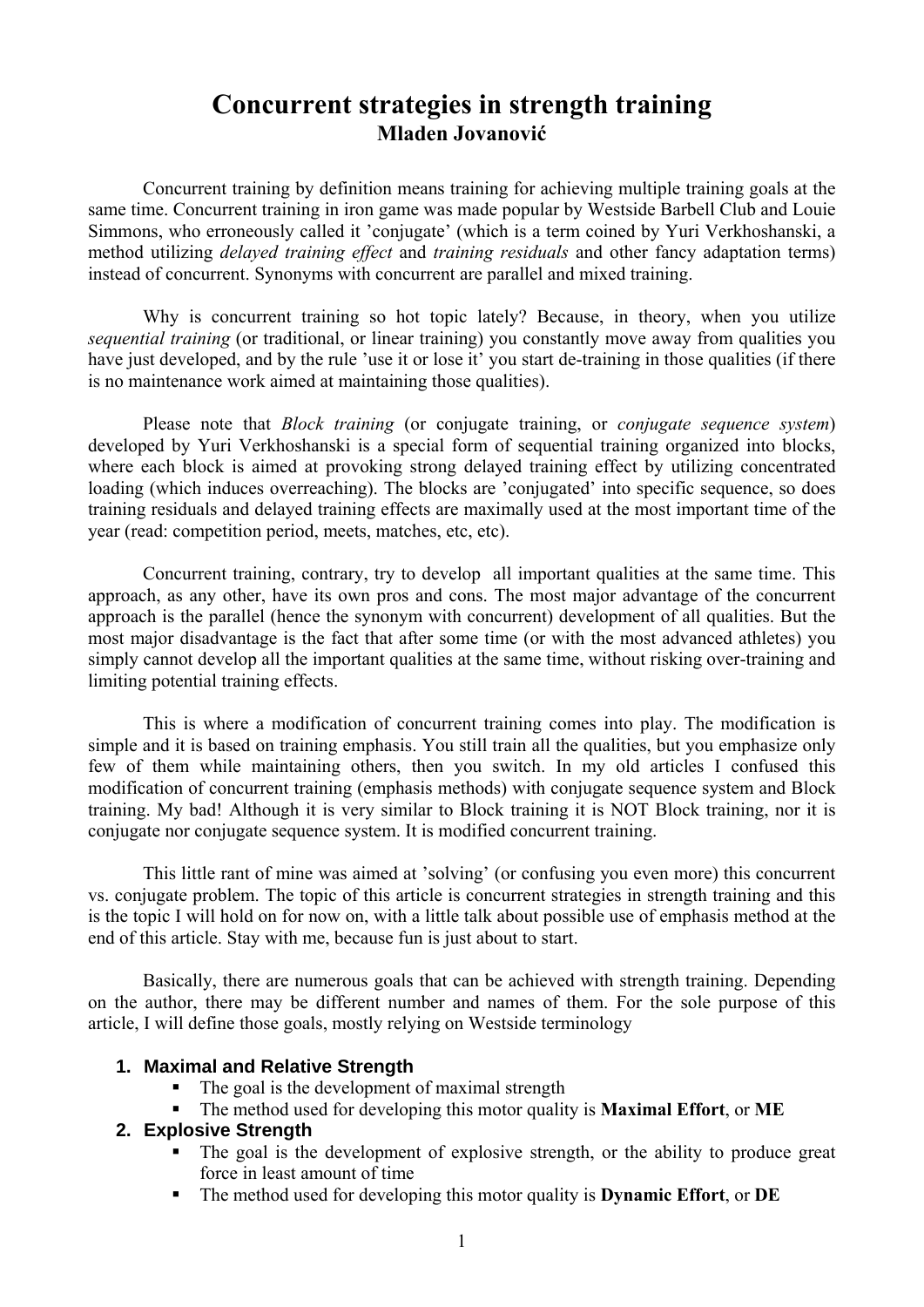# **3. Muscular Hypertrophy**

- The goal is the development of muscular hypertrophy, without going into the debate of *sarcoplasmatic* vs. *myofibrilar hypertrophy*
- The method used for developing this motor quality is **Submaximal Effort**, or **SE**  (mostly for *functional* or *myofibrilar hypertrophy*) and **Repetition Effort**, or **RE** (mostly for *total* or *sarcoplasmatic hypertrophy*).

# **4. Muscular Endurance**

- The goal is the development of muscular endurance, fat loss, *anatomic adaptation*  and sarcoplasmatic hypertrophy (depending on the context). Some also put 'vascularization', 'glycogen depletion', 'mitochondria development' as the goal of this method
- The method used for developing this motor quality is **Repetition Effort**, or **RE**

As you may see, even in this classification there are 'conflicting areas' regarding the goals and methods used. I am very familiar with the fact that this classification can be criticized, broaden, reduced etc., but anyway, it is useful for the purpose of this article, which is description of *how to* use different *concurrent schemes* to develop all those goals at the same time (and time is very relative term, just ask Einstein).

It can be said that reaching of the mentioned four goals (and thus motor qualities) is based on utilizing different loading protocols (weight, reps, sets, tempo, rest, etc.) or *methods*. So, each of the mentioned four methods (ME, SE, DE, RE) utilize different loading protocols. This is based on the *repetition continuum*, or the 'idea' that different goals can be achieved utilizing different reps per set. There is a dynamic interaction between the variables of reps, sets and loads. The load used (% of 1RM) ultimately determines how many reps per set are done. Reps per set (or set time) ultimately determines how many total sets must be done. The interaction between the three will affect what adaptation is seen. Although not all authorities agree, there is thought to be a continuum of adaptations which may occur with different repetition sets. This continuum is called *repetition continuum*.

According to Christian Thibaudeau (one of the coaches that have great influence on my philosophy), this repetition continuum changes as the athlete advances. Here is the modified table from 'The Black Book of Training Secrets – Enhanced Edition'.

|                           | <b>Beginner</b>    | Intermediate       | <b>Advanced</b>    |
|---------------------------|--------------------|--------------------|--------------------|
| <b>Strength [ME]</b>      | 5-9 reps/set       | 3-7 reps/set       | $1-5$ reps/set     |
| <b>Functional</b>         | $10-12$ reps/set   | 8-10 reps/set      | 6-8 reps/set       |
| <b>Hypertrophy</b> [SE]   |                    |                    |                    |
| <b>Total Hypertrophy</b>  | $13-16$ reps/set   | $11-14$ reps/set   | $9-12$ reps/set    |
| <b>IREI</b>               |                    |                    |                    |
| <b>Strength Endurance</b> | $17-24$ + reps/set | $15-22$ + reps/set | $13-20$ + reps/set |
| <b>IREI</b>               |                    |                    |                    |

Another repetition continuum is presented by another bright guy, Lyle McDonald. Here is modified classification of loading protocols (motor qualities) from 'Periodization for bodybuilders' article (which can be downloaded from Lyle's website).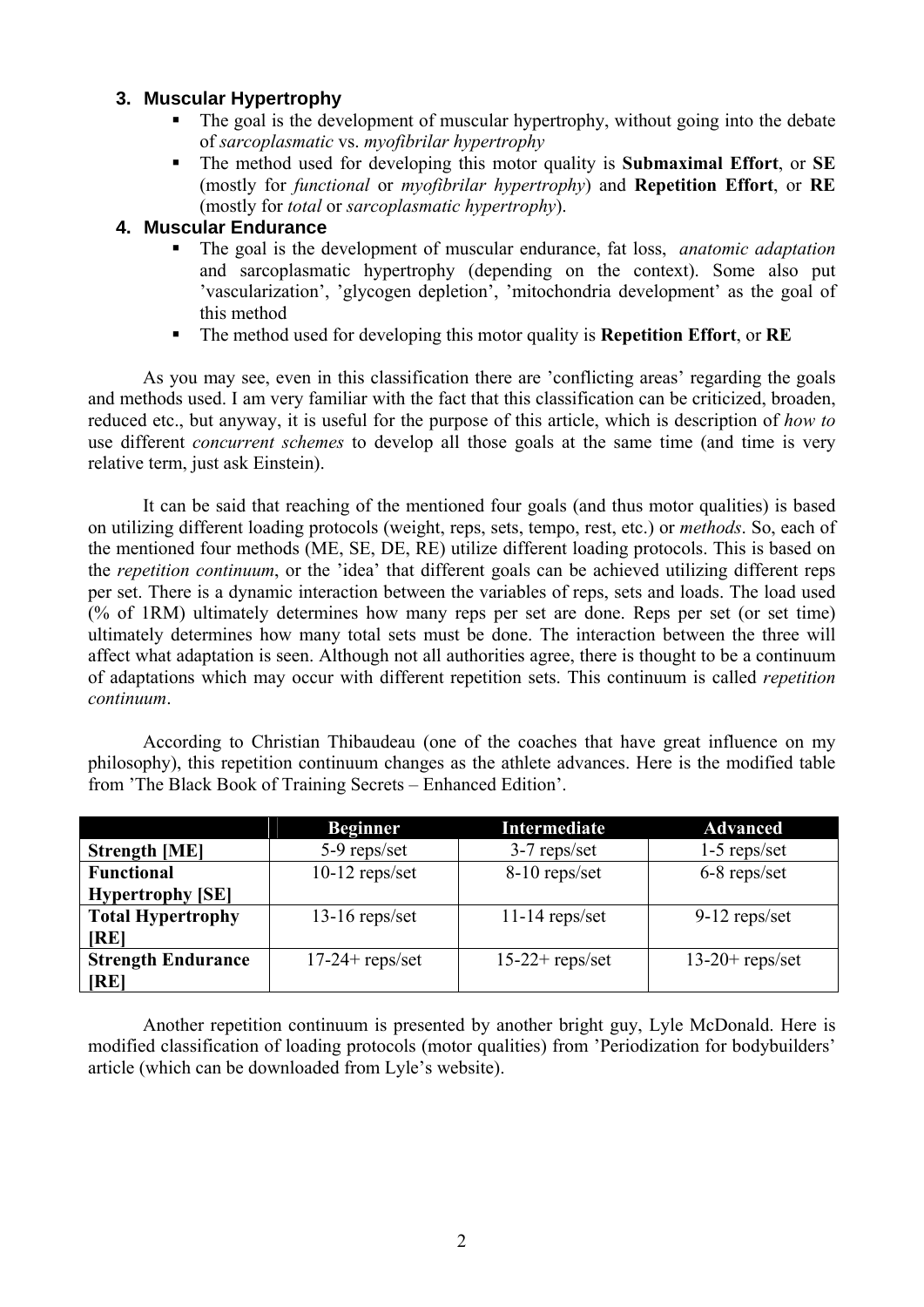| <b>Type of training</b>  | $Reps$ (%1RM)   | <b>Rest</b> | Tempo       | <b>TUT</b> (time under tension) |
|--------------------------|-----------------|-------------|-------------|---------------------------------|
| <b>Strength training</b> | $1-5(85% + )$   | $3-5$ min   | 3/0/X       | 20 sec or less                  |
| [ME]                     |                 |             |             |                                 |
| <b>Intensive</b>         | $4-6(80-85%)$   | $2-3$ min   | $3 - 4/0/1$ | $20-30$ sec                     |
| bodybuilding [SE]        |                 |             |             |                                 |
| <b>Extensive</b>         | $6-8(75-80\%)$  | $1-2$ min   | 3/0/2       | $30-40$ sec                     |
| bodybuilding [RE]        | $10-15(70-75%)$ | $1-2$ min   | 3/0/2       | $40-60$ sec                     |
| <b>Really Extensive</b>  | $N/A (60-65%)$  | min         | 2/0/2       | $60-120$ sec                    |
| bodybuilding [RE]        |                 |             |             |                                 |

And to finish this copy-paste part of this article, here is the 'repetition continuum' from James Smith, author of 'High/Low Sequences of Programming and Organizing Training'.

- **ME**  $\rightarrow$  (+90%) 1-3RM depending on strength preparedness
- **SE**  $\rightarrow$  (80-90%) 4-7RM depending on strength preparedness, 4-10 repetition range
- **RE** →  $(\leq 80\%) + 8RM$ ,  $\geq 8$  repetitions
- **DE**  $\rightarrow$  (up to 80% for Olympic lifts/derivatives) (up to 70% for classic Powerlifts/derivatives)

As I pointed earlier, each author utilize slightly different classification, but look for the 'common denominator' --- every one of them classified the goal they want to reach (motor quality), method they used to reach it and loading protocol that determines that method (based on repetition continuum).

But guess what? Different people respond differently to rep ranges. Some may 'grow' by doing triples and doubles (3 and 2 reps per set with 2 and 3RM load), and some may grow doing 15s. Anyway, you won't grow if you don't eat. Same stuff for strength – some may increase their strength by doing maxes and some may increase it pretty good by doing 6s. As coach Thibaudeau pointed, those responses depend on athletes level, but I would love to add: it depends on athletes characteristics (muscle fiber dominance) and nutritional status (caloric sufficit, maintenance or deficit level, amount of protein and carb, etc, etc). You may grow doing 5x5 and you may not, depending how much you eat, what other training you are doing, how are you sleeping, etc.

What is the point of this? The point is that I am NOT negating the existence of repetition continuum, but rather I am trying to point out that it must be put into context (other training, athletes characteristic, nutritional status, recovery, etc). With the concurrent approach to strength training you are doing all mentioned methods (maybe not all of them, depending on your philosophy) and you are trying to develop all qualities at the same time. It is possible to develop muscular hypertrophy and strength, but it is near impossible (except for fat beginners and those coming from long lay off) to develop strength and fat loss and even more impossible to develop fat loss and muscle mass increase (without clenbuterol and AAS, anyway).

This is why I said the things must be put into context and they must be goal oriented for a given athlete. These 'problems' are universal to other methods too (sequential, alternating) not solely to concurrent. Concurrent method solves some drawbacks of sequential method ('use it or lose it' law), along with utilizing 'cross-over' effect between methods.

What I mean by this 'cross-over' effect is that doing ME training will increase number of reps or weight used during RE and SE training, and RE and SE training will provoke different stimuli to muscles and CNS (variety) along with increasing muscle mass which will in turn improve ME performance. Same thing with ME and DE method. Yet again, this may become negative 'cross-over' if recovery capacities of the athlete are exceeded, and RE/SE work may impair ME/DE performance and vice versa (as visible with advanced lifters). This is why smart planning with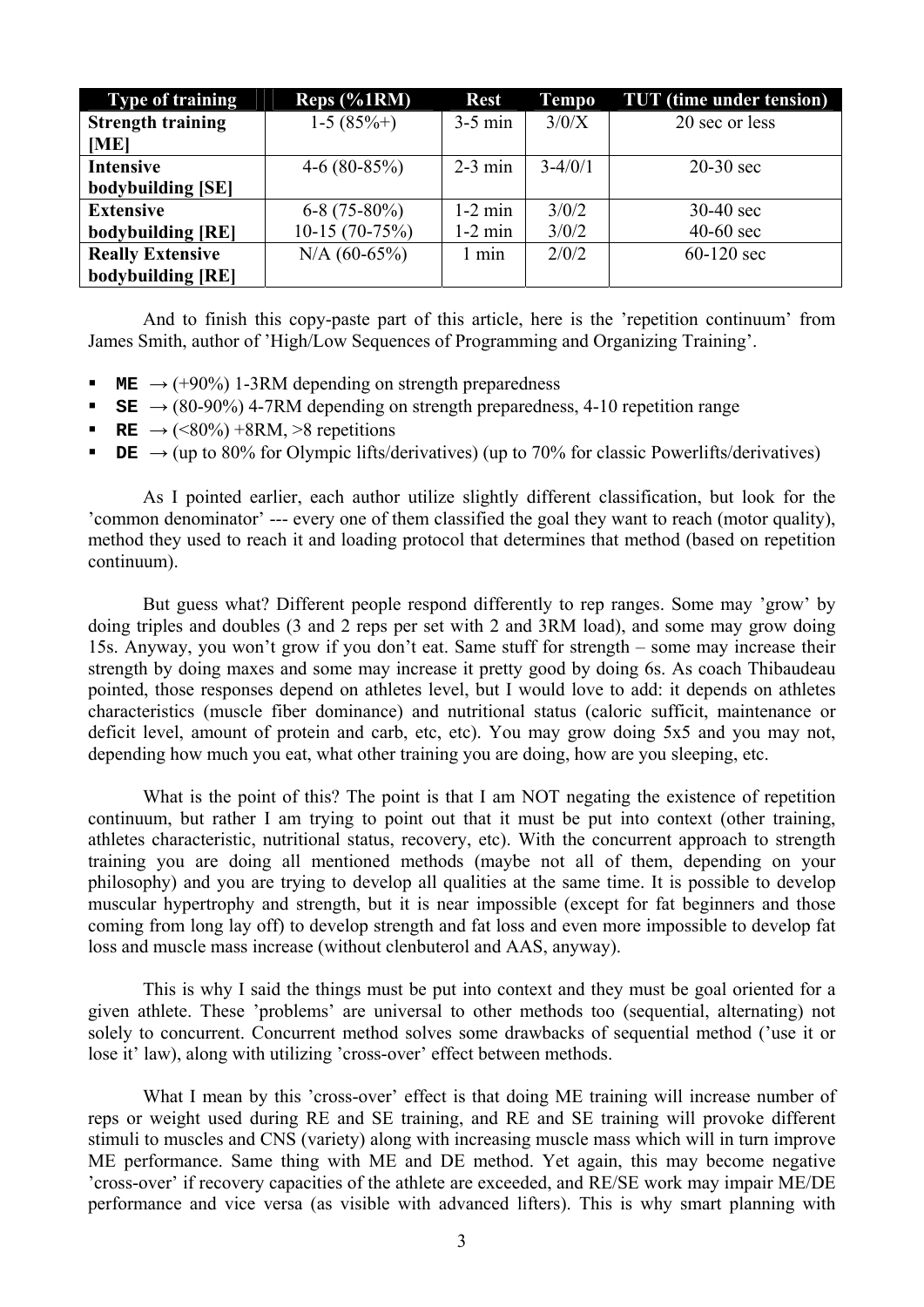concurrent approach is a must, and after some time (with most advanced athletes) modified concurrent method must be used (emphasis switch and maintenance loads). More on this later.

If you are still reading this and you are not confused or sleepy, and since I described everything I needed to describe, I can start talking about different strategies toward implementing concurrent approach in real life strength training. Based on my current knowledge I can identify three groups of such strategies, namely:

- **1. Rep Schemes**
- **2. Daily Undulating Periodization (DUP)**
- **3. Priority Lifts**

#### **1. Rep Schemes**

 The most simple method of utilizing concurrent approach to training would simply be to do whole 'rep continuum' on a given exercise. In the following picture, there is an example of 'straight sets' (or sets across) which are most commonly used in strength training.

|             |             | 6 reps            | 6 reps       | 6 reps | 6 reps |
|-------------|-------------|-------------------|--------------|--------|--------|
|             | 6 reps      |                   |              |        |        |
| 6 reps      |             |                   |              |        |        |
|             |             |                   |              |        |        |
| <b>50kg</b> | <b>75kg</b> | 100 <sub>kg</sub> | <b>100kg</b> | 100kg  | 100kg  |
|             |             |                   |              |        |        |

 Straight sets or sets across utilize same number of reps with same weight used. They are very popular and famous for their strength increasing and muscular mass building effects. Some of the variations of the straight sets may be 'narrow pyramid', descending and ascending sets, narrow stages, narrow waves, etc. The only pre-requisite is that the load and the reps done STAY in the SAME rep-bracket (intensity zone) of the repetition continuum. This way the work is aimed at achieving only one adaptation effect (motor quality). Coach Charles Poliquin in his awesome book 'Reps and Sets' proposed a '10% rule', where he suggests that the load used in a given exercise should stay within 10% zone of 1RM. This way the only one adaptation effect is aimed for, and the body 'confusion' (when couple of adaption are aimed, exactly what I am about to explain next) is avoided.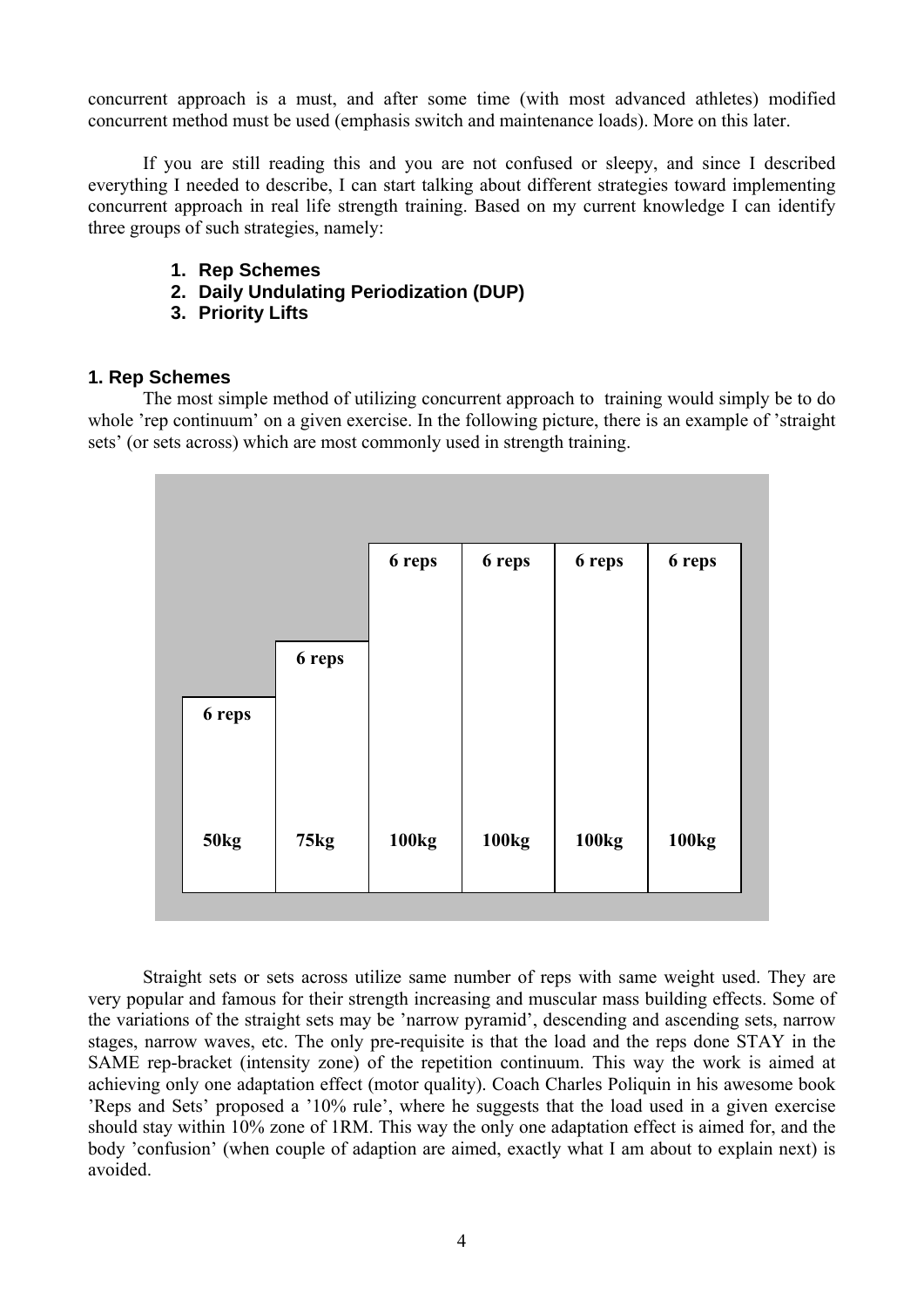I don't know about you, but I noticed that straight sets are pretty boring, and I also noticed more and 'psychologically' easier gains in strength when some kind of rep and load fluctuations (loading protocols) are used, but that's just me. I also believe in Poliquin recommendation of 10% intensity zone. But some people don't. This is why they utilize most, if not all repetition continuum on a given exercise. The most common method to achieve this would be *wide pyramids*, *wide stages* and *wide waves*.

 I must also note that great amount of lifters increased their strength and muscular mass utilizing straight sets (and being under 10% rule, without knowing it), but also great amount of them increased both their strength and muscular mass doing wide pyramids. Is their body 'confused'? Hell, I don't know!

 The 'wide' variations of stages, pyramids and waves are based on utilizing whole (or most of) repetition continuum (or more than 10% load fluctuation). So, basically you do couple of sets in ME zone, couple of sets in SE zone, couple of sets in RE zone. How do you organize the stuff is actually what differs between those methods. But the common thing is that you do all the reps from repetition continuum and aiming at increasing maximal strength, muscular hypertrophy and muscular endurance at the same time, which is the major idea of concurrent training. In the following pictures there are examples of wide pyramids.

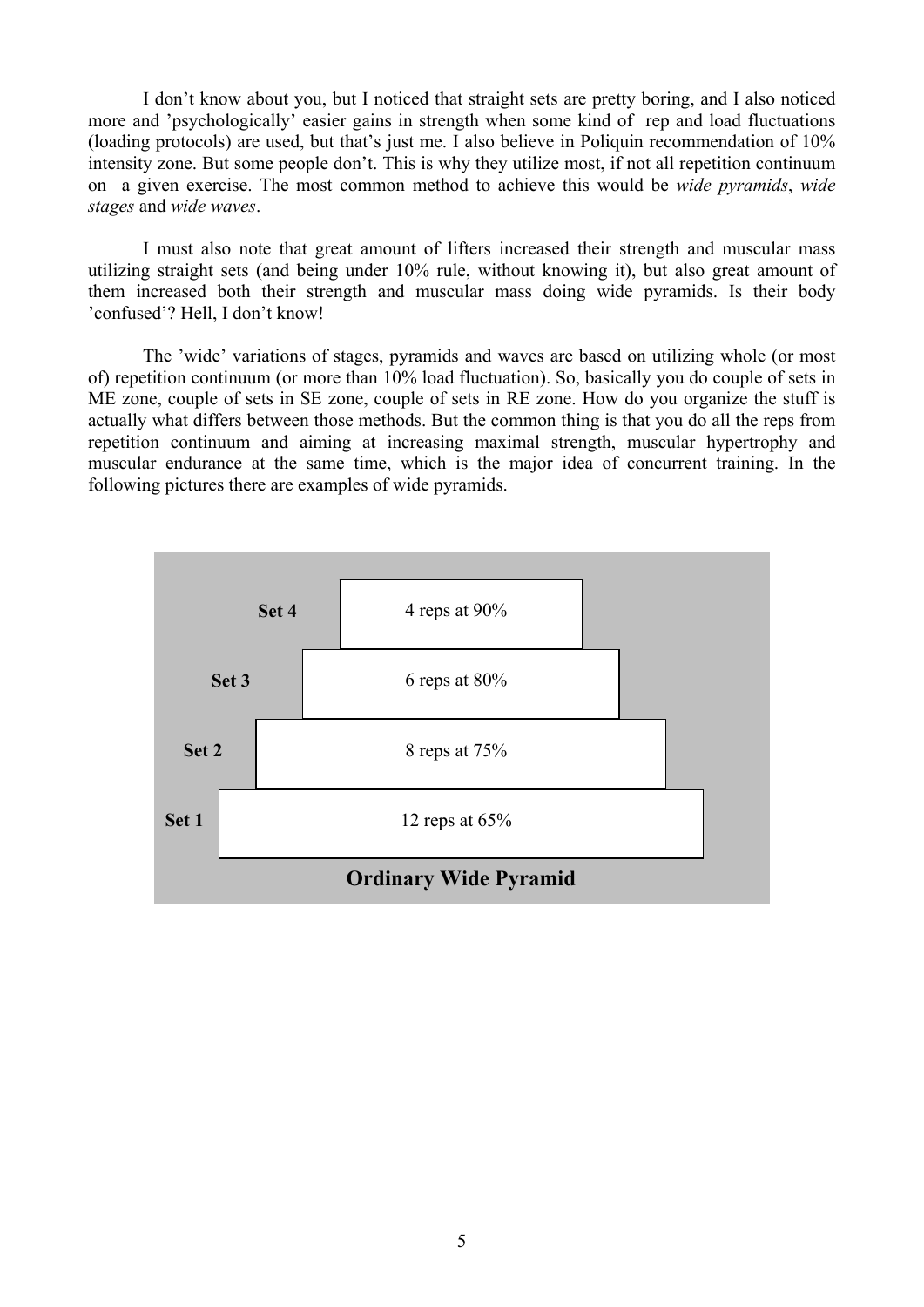



Waves are very much similar to pyramid. Here is the example of wide wave loading protocol.

| <b>Set</b> | <b>Reps</b> |
|------------|-------------|
| Set 1      | 15 reps     |
| Set 2      | 10 reps     |
| Set 3      | 5 reps      |
| Set 4      | 15 reps     |
| Set 5      | 10 reps     |
| Set 6      | 5 reps      |

Stages or plateau loading are combination of pyramids and straight sets. Here are couple of an examples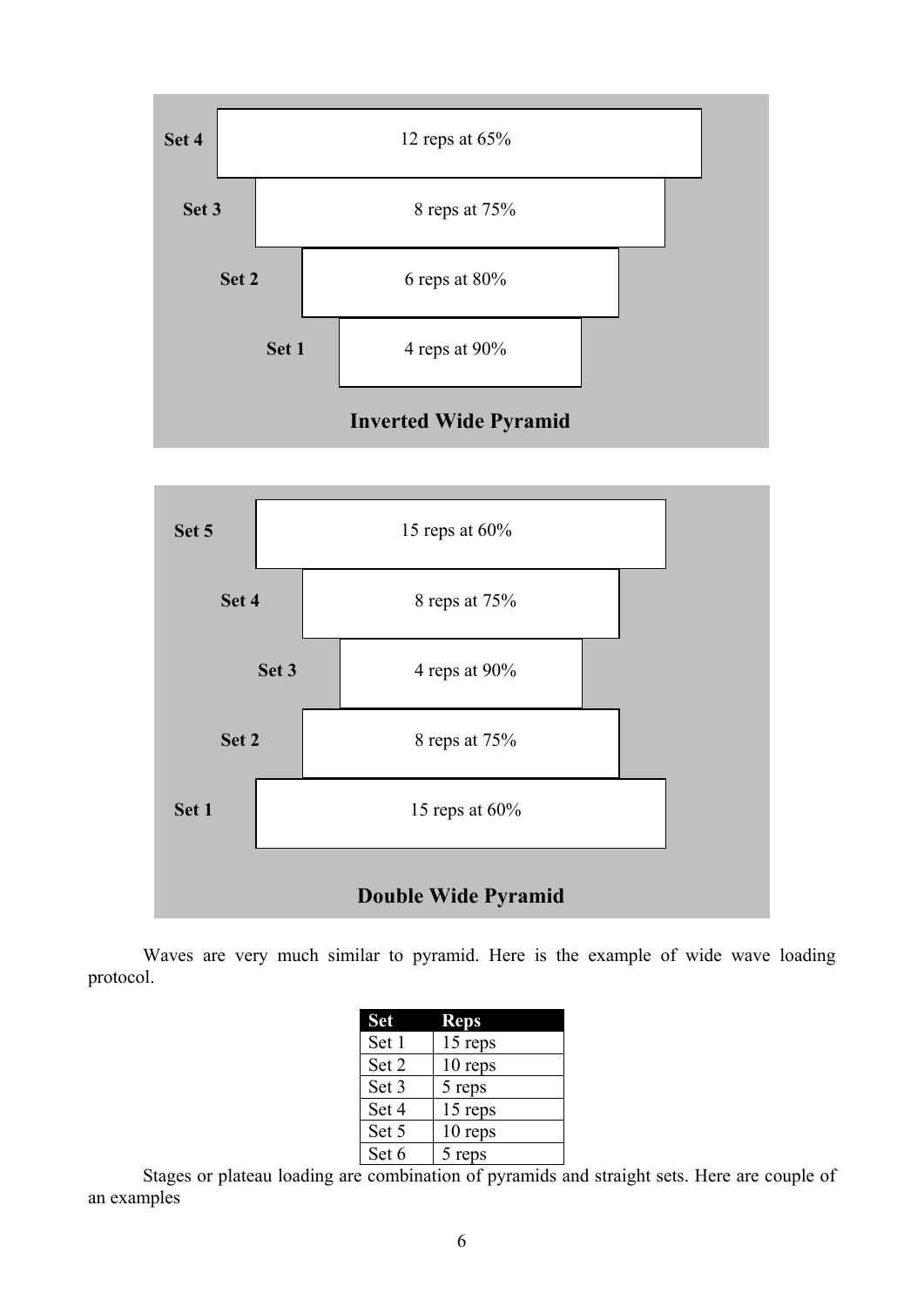| <b>Set</b> | <b>Reps</b> |
|------------|-------------|
| Set 1      | 15 reps     |
| Set 2      | 15 reps     |
| Set 3      | 10 reps     |
| Set 4      | 10 reps     |
| Set 5      | 5 reps      |
| Set 6      | 5 reps      |

| <b>Set</b> | <b>Reps</b> |
|------------|-------------|
| Set 1      | 10 reps     |
| Set 2      | 10 reps     |
| Set 3      | 10 reps     |
| Set 4      | 3 reps      |
| Set 5      | 3 reps      |
| Set 6      | 3 reps      |

For more examples regarding loading protocols I would highly recommend reading Christian Thibaudeau's 'Black Book of Training Secrets – Enhanced Edition' from which most of this graphs are taken. Another interesting book to consider would be Joe Kenn's 'Coach's strength training playbook' which is another awesome read.

My opinion regarding waves, pyramids and stages is that they are very useful when the load stays within 10% of 1RM. In another words: narrow variants are ok, while I think wide variants (those explained) are mostly crap (although gross amount of liters still use it; I guess they haven't read Zatsiorsky's book from 95' nor Poliquin stuff). It is ok if you utilize reps and loads from two near repetition zones (ME/SE, SE/RE), but if you try to utilize whole repetition continuum, I guess you are 'confusing' your body (whatever that would be). Also, you don't have appropriate volume within each zone to drain potential adaptation effects, compared to narrow variants. I again highly suggest looking at 'Black Book' for great ideas how to organize narrow variants for different level of athletes.

To conclude – Rep schemes (utilizing whole repetition continuum) on a given exercise, as a form of concurrent training is a BAD CHOICE. Avoid it.

### **2. Daily Undulating Periodization (DUP)**

 The idea of Daily Undulating Periodization (or what is also called non-linear periodization in some circles) is to basically devote a whole training session toward a given goal (maximal strength, muscular hypertrophy, muscular endurance, etc.). Suppose you have two different training sessions – Training A and Training B.

| Training A            | <b>Training B</b>       |
|-----------------------|-------------------------|
| 1. Squat              | 1. Front Squat          |
| 2. Bench Press        | 2. Inclined Bench Press |
| 3. Romanian Dead Lift | 3. Lunges               |
| 4. Pull-ups           | 4. Horizontal Rowing    |

 Now, you identify different training goals you want concurrently (paralelly) achive at the same time. Suppose they are maximal strength, muscular hypertrophy and muscular endurance. For achieving them you plan to use ME, SE and RE method and loading protocols. Now you 'mix and match' and get this kind of training organization:

|                  | <b>Session 1</b> | <b>Session 2</b> | <b>Session 3</b> | <b>Session 4</b> | <b>Session 5</b> | <b>Session 6</b> |
|------------------|------------------|------------------|------------------|------------------|------------------|------------------|
| <b>Training</b>  |                  |                  |                  |                  |                  |                  |
| <b>Protocol</b>  | ME               |                  | RE               | МE               |                  | RE               |
| <b>Reps/Sets</b> | $5x1-3$          | $4x6-8$          | $3x10-12$        | $5x1-3$          | $4x6-8$          | $3x10-12$        |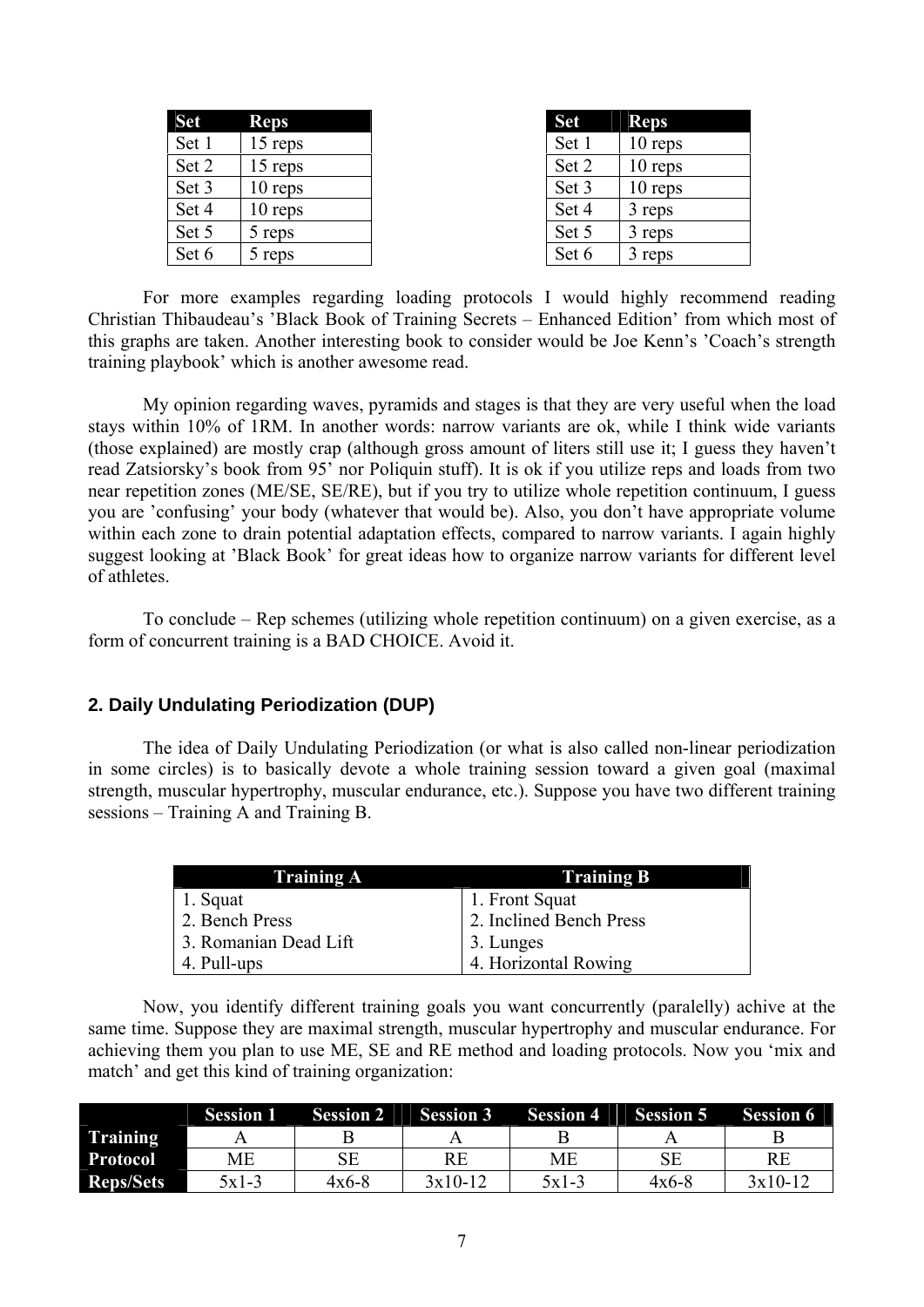Now you have six combinations of training sessions, combining Training A and B and combining three different loading protocols ME, SE and RE. If you do three training sessions per week you have two weeks to 'pass' the full circle.

This kind of planning allows for week loading waves (or undulations), that may provide variety and some kind of integrated unloading. There is couple of studies (which I am to lazy to find) showing better goal achievement with DUP than with Linear (or traditional) periodization. I don't want to open huge can of worms discussing the study design and subjects, but I guess this kind of concurrent training organization has its place under the Sun, for a given individual aiming to achieve specific goals under specific situation.

Coach Alwyn Cosgrove believes in DUP. I trust Alwyn Cosgrove. So, I guess I find DUP a good tool in your toolbox. Use it when you find it appropriate. To be honest, I haven't used it yet, nor on me, nor on people I coach, but that doesn't necessary mean I will not use it one day. Now, lets discuss 'priority lifts' strategy.

# **3. Priority Lifts**

 I openly admit – this is my favorite approach to concurrent strength training. I don't know did anyone called it 'priority lifts' before me, or does anyone know what the hell I am going to talk about here, but I gotta called it somehow. Since we are going to differ between different exercise categories and give them priorities, I hoped that calling this method 'priority lifts' was a smart idea. If you think it is not, be free to contact me and curse me.

 According to its importance, each exercise can be classified into separate group. Depending on the author, there could be different classification of the exercises. For example Joe Kenn in his book 'The Coach's Strength Training Playbook' uses the following classification of exercises:

- **Foundation Exercises**
- **Supplemental Exercises**
- Major Assistance Exercises
- **Secondary Assistance Exercises**

One classification of exercises that I will use here, is the classification Christian Thibaudeau, presented in his series of articles entitled 'How to design a damn good program' published at tnation.com site. If you haven't read this series of articles (and actually everything this guy has ever wrote), then you are missing a lot, because there is more practical info in those couple of pages than in 500+ pages strength training textbook. It is awesome article, one of my favorites.

|                          | <b>Exercise Classification by CT</b>                                            |
|--------------------------|---------------------------------------------------------------------------------|
| <b>Primary Exercises</b> | This category includes a small number of multi-joint, multi-muscle, free-       |
|                          | weight and preferably multi-plane movements. These movements allow you          |
|                          | to use the most weight for each muscle group, and place the highest demand      |
|                          | on the body and nervous system.                                                 |
| <b>Secondary</b>         | Similar to the above, except that the exercises in this category place a        |
| <b>Exercises</b>         | slightly lower demand on the body and CNS.                                      |
| <b>Auxiliary</b>         | This very broad category includes the isolation movements and most              |
| <b>Exercises</b>         | machine exercises. These exercises allow the use of considerably less weight    |
|                          | than exercises in the first two categories, and so place far less demand on the |
|                          | nervous system.                                                                 |
| Remedial                 | This category contains movements, mostly isolation, whose purpose is to         |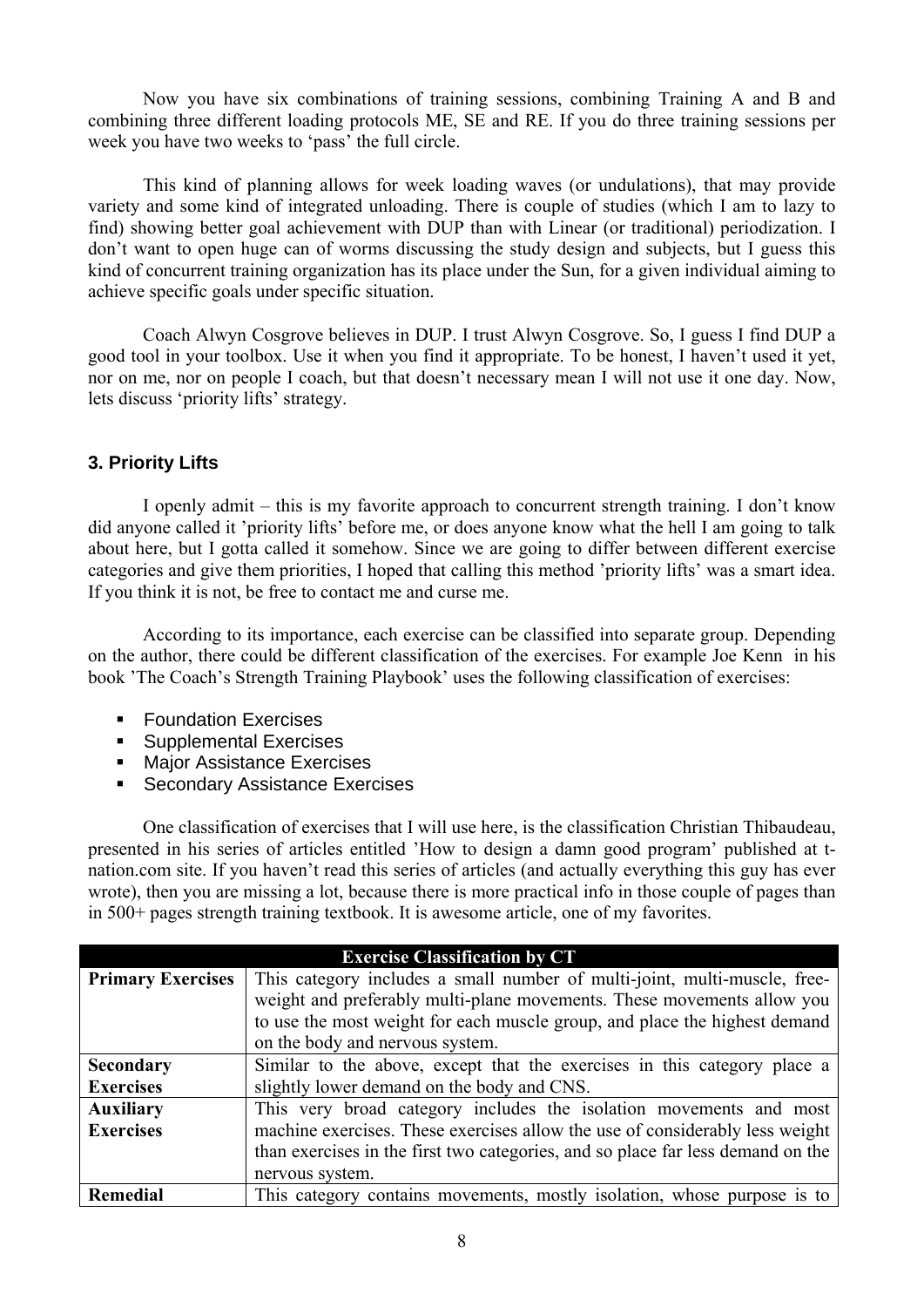| <b>Exercises</b> | correct problems such as muscle imbalances or a very specific weak points. |
|------------------|----------------------------------------------------------------------------|
|                  | Rotator cuff work, balance and proprioception drills also fall into this   |
|                  | category.                                                                  |

 Basically, Joe Kenn and Chris Thibaudeau use the same classification with some minor differences between groups.

 Most coaches usually reduce exercise classification to CORE and ASSISTANCE exercises which is more practical and easier to use. Again, everything depends on the goal of training and context, so does exercise classification you use. If exercises are tools, then their classifications can be different types and organizations of the toolbox. Be flexible with classifications, they are not set in stone.

 According to your sport and goal, different exercises may be considered under given group. For example, Olympic lifter may use the following classification:

| <b>Olympic lifter</b>      |                                                           |  |
|----------------------------|-----------------------------------------------------------|--|
| <b>Primary Exercises</b>   | Clean & Jerk; Snatch; Squat; Dead Lift; Press; Push press |  |
| <b>Secondary Exercises</b> | Hang Clean; Hang Snatch; High Pulls; Front Squat          |  |
| <b>Auxiliary Exercises</b> | RDLs; Lunges; Step-Up; Bench Press; Chins; Rows; Shrugs   |  |
| <b>Remedial Exercises</b>  | Rotator Cuff; Adductors/Abductors; Calf; etc. etc.        |  |

This could be an example of exercise classification for a powerlifter:

| <b>Powerlifter</b>         |                                                                           |  |
|----------------------------|---------------------------------------------------------------------------|--|
| <b>Primary Exercises</b>   | Squat; Bench Press; Dead Lift                                             |  |
| <b>Secondary Exercises</b> | Front Squat; Box Squat; Sumo Dead Lift; Good Morning; RDL;                |  |
|                            | Wide/Narrow grip Bench Press; Military Press; Floor Press; Chains;        |  |
|                            | Bands; Incline/Decline Bench Press                                        |  |
| <b>Auxiliary Exercises</b> | Pull-Through; GHR; Lunges; Step-Ups; Rows; Chins; Bulgarians;             |  |
|                            | Reverse Hyper; DB variations and isolation stuff (delts, triceps, biceps, |  |
|                            | calfs)                                                                    |  |
| <b>Remedial Exercises</b>  | Rotator-Cuff; Shoulder Stability work; TKE; etc.                          |  |

For an average athlete, looking for strength training, the following classification could be used:

| Athlete                    |                                                                       |  |
|----------------------------|-----------------------------------------------------------------------|--|
| <b>Primary Exercises</b>   | Clean; Squat; Dead Lift; Bench Press                                  |  |
| <b>Secondary Exercises</b> | Front Squat; RDLs; Lunges; Military Press; Chins; Rows; DB variations |  |
| <b>Auxiliary Exercises</b> | Dips; Delts; Calfs; Biceps; Triceps; Grip                             |  |
| <b>Remedial Exercises</b>  | Shoulder, ankle and knee prehab; Neck                                 |  |

 Please note that different classifications may be used depending on the weak and strong points of athlete, his level of development, training period, emphasis and other stuff.

Those classifications are used to help the coach to organize the training system and prioritize things according to the demands of sport and position. With average athlete, Primary Exercise would be those that gives the 'most bang for bucks' and have greatest transfer to field, while other exercises will aim to assist that transfer and provide whole body development (if that is your philosophy anyway) and injury prevention.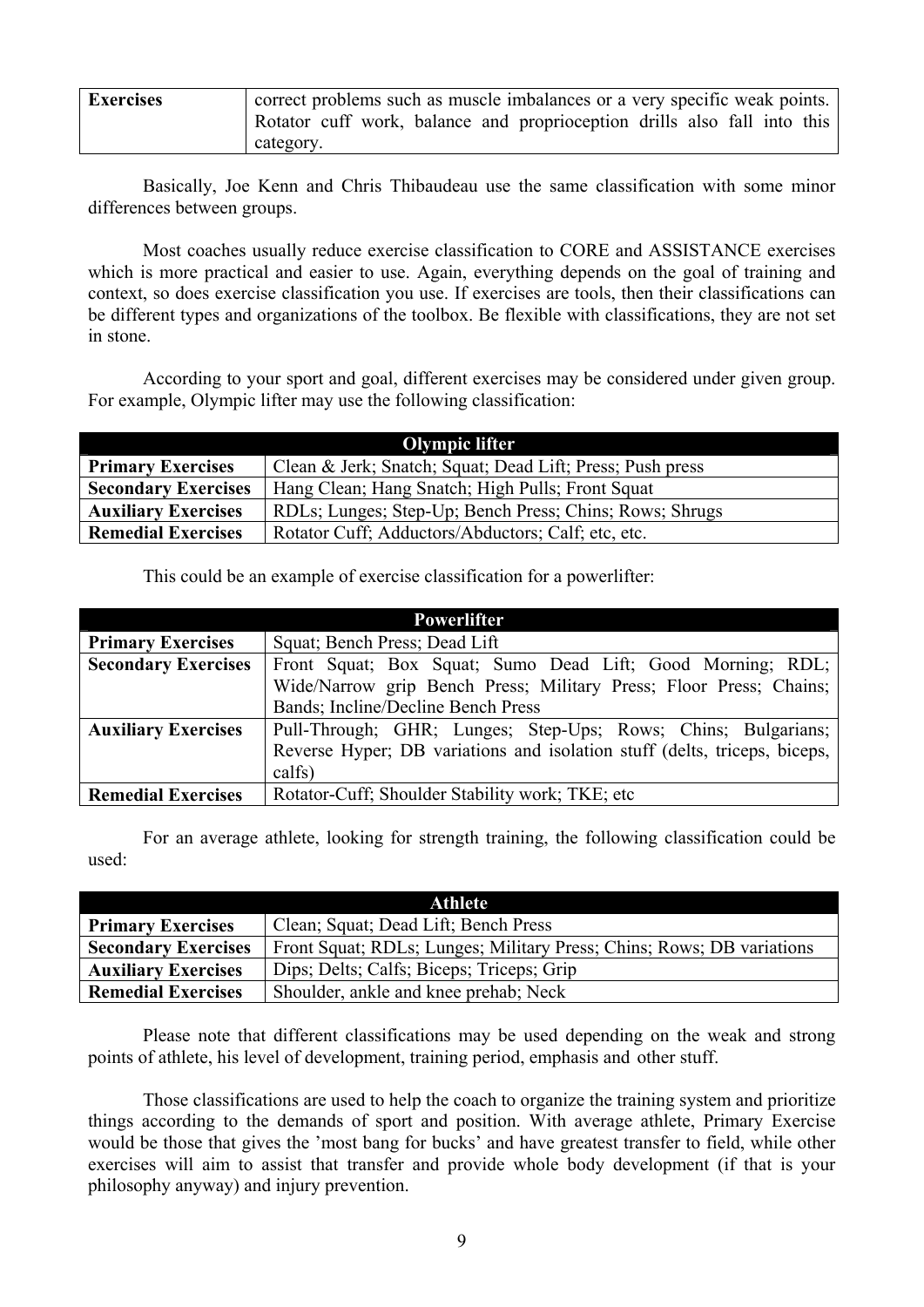Since every exercise category can (or should?) have its own planning (different loading, progression and periodization plans for different exercise categories and their usage/rotation in training system), concurrent training can be easily achieved. For example, powerlifter would build explosive strength with DE box squats, chains and bands bench press and speed deadlifts, maximal strength with ME squats, presses and deadlifts and their special variations (secondary exercises) and muscular hypertrophy with SE and RE single-leg exercises and DB variations of presses, some chins and rows.

With average athlete, explosive strength would be developed with olympic lifts variations, plyos and explosive jumps, maximal strength with ME/SE squats, benches and dead lifts and muscular hypertrophy with SE/RE single leg stuff, DB variations, isolation stuff, chins and rows.

In other words, Primary Exercises may use ME loading protocol, Secondary Exercises may use SE loading protocol and Auxiliary and Remedial Exercises may use RE loading protocol to achieve concurrent training approach.

| <b>Concurrent Training with Priority Lifts</b> |                                                   |                         |  |
|------------------------------------------------|---------------------------------------------------|-------------------------|--|
| <b>Exercise Group</b>                          | <b>Training Goal</b>                              | <b>Loading Protocol</b> |  |
| Primary Exercises                              | <b>Explosive Strength; Maximal Strength</b>       | DE; ME                  |  |
| <b>Secondary Exercises</b>                     | Maximal Strength; Muscular Hypertrophy            | $ME$ ; SE               |  |
| <b>Auxiliary Exercises</b>                     | Muscular Hypertrophy; Muscular Endurance          | $SE$ ; RE               |  |
| Remedial Exercises                             | Muscular Endurance; Anatomic Adaptation; (pre)hab | <b>RE</b>               |  |

But if someone wants to nitpick (and that would be me), this can be considered concurrent training 'in a whole' (because all loading protocols are present) and may not be considered concurrent depending on which movement pattern or muscle groups we are talking about. For example, in mentioned athlete situation, legs would receive both explosive strength work, maximal strength work and muscular hypertrophy work. The situation is similar for upper body 'push' muscles, but upper body 'pull' muscles (used for chins and rows) will receive only muscular hypertrophy work. Ring a bell, or not?

 To be considered 'totally' concurrent, in a training program all movement patterns must receive same treatment (ME, SE and RE work, not necessary DE), or it would be only 'partially' concurrent. For this reason most, if not all, concurrent powerlifting, olympic lifting and athletic training programs are 'partially' concurrent since only legs and push muscle groups receive 'concurrent treatment' with the exception of upper body pull muscles. Is this bad thing? Certainly NOT! I am just pointing it out, and since most sports revolve around legs and push muscles, this is fine situation for me.

 But, in bodybuilding this would under-develop certain muscle groups, that's for sure. And since goals in athletic training, olympic lifting, powerlifting are not bodybuilding in nature, and since I don't talk about bodybuilding here (although some ideas can be certainly used with minor modifications) there shouldn't be much concern about it anyway.

 Certainly, it would be very usable to classify exercises for every movement pattern (or muscle group) in addition to sport classification already explained. This way we could differ between:

 **Sport based or athletic-oriented classification** of exercises (according to greatest transfer to field, event; most used muscle groups/movement patterns in sport, etc)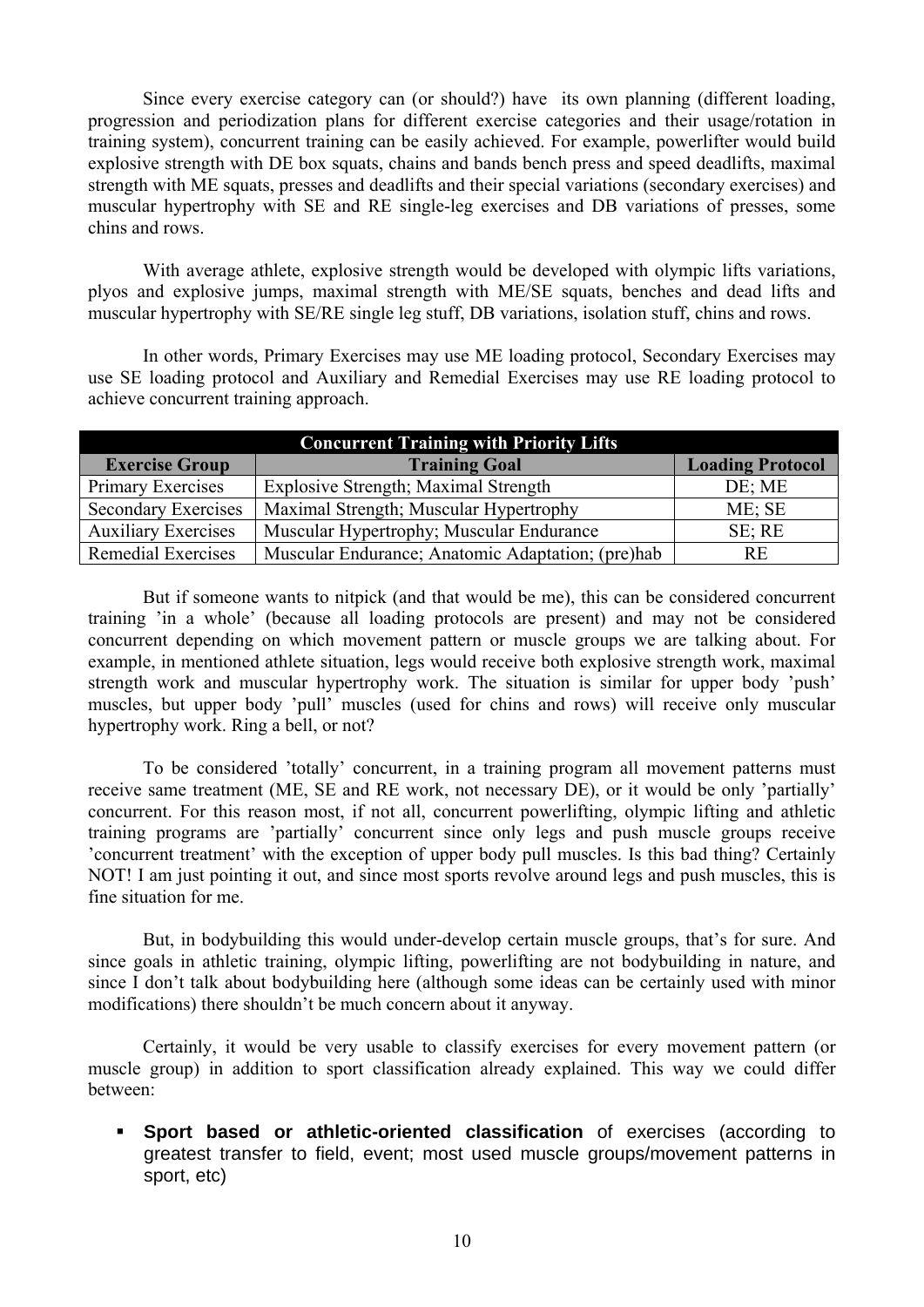# **Movement-pattern** or **muscle group** (bodybuilding) based **classification** of exercises

Since I already gave hypothetical examples of exercises classification for Olympic lifting, powerlifting and average athletic training, here is a modified exercises classification based on movement patterns taken from already mentioned awesome article by Christian Thibaudeau 'How to design a damn good program'.

| <b>Knee Dominant Pattern (or Quads)</b> |                                                                                                                      |  |
|-----------------------------------------|----------------------------------------------------------------------------------------------------------------------|--|
| <b>Category</b>                         | <b>Sample Exercises</b>                                                                                              |  |
| <b>Primary</b>                          | Olympic back squat (hip width stance, upright torso), power squat (wide stance,<br>moderate torso lean), front squat |  |
| <b>Secondary</b>                        | Lunge variations, split squat variations, leg press, barbell hack squat, dumbbell<br>squat                           |  |
| <b>Auxiliary</b>                        | Machine hack squat, step-up variations, leg extension variations, sissy squat                                        |  |
| <b>Remedial</b>                         | Terminal knee extension (with band), band leg extension                                                              |  |

| <b>Hip Dominant Pattern (or Hams/Glutes)</b> |                                                                                       |  |
|----------------------------------------------|---------------------------------------------------------------------------------------|--|
| <b>Category</b>                              | <b>Sample Exercises</b>                                                               |  |
| Primary                                      | Dead Lift, Romanian deadlift, stiff-leg deadlift, sumo deadlift, snatch grip deadlift |  |
| <b>Secondary</b>                             | Good morning variations, glute-ham raises, leg press (feet high on pad), single leg   |  |
|                                              | RDL                                                                                   |  |
| <b>Auxiliary</b>                             | Reverse hyper, pull through, leg curl variations, cable hip extension,                |  |
|                                              | hyperextension                                                                        |  |
| Remedial                                     | X-band walks, Cook lift, Swiss ball leg curl, band leg curl                           |  |

| <b>Upper Body Horizontal Push (or Pecs)</b> |                                                                                 |  |
|---------------------------------------------|---------------------------------------------------------------------------------|--|
| <b>Category</b>                             | <b>Sample Exercises</b>                                                         |  |
| <b>Primary</b>                              | <b>Bench Press</b>                                                              |  |
| <b>Secondary</b>                            | Incline bench press, DB bench press, DB incline press, neck press, plate loaded |  |
|                                             | push-ups                                                                        |  |
| <b>Auxiliary</b>                            | Cable cross-over, flies variations, pec deck machine, chest press machine       |  |
| Remedial                                    | Swiss ball push ups, wobble board push-ups                                      |  |

| Upper Body Vertical Pull (or Back Width, Lats & Teres Major) |                                                                 |  |
|--------------------------------------------------------------|-----------------------------------------------------------------|--|
| <b>Category</b>                                              | <b>Sample Exercises</b>                                         |  |
| <b>Primary</b>                                               | Pull-ups, chin-ups                                              |  |
| Secondary                                                    | Parallel pull-ups, mixed grip pull-ups, towel pull-ups          |  |
| <b>Auxiliary</b>                                             | Lat-Pull down variations, straight arm lat-pull down, pull-over |  |
| Remedial                                                     | External/Internal shoulder rotation, scap push-up               |  |

| <b>Upper Body Vertical Push (or Shoulders/ Delts)</b> |                                                                                         |  |
|-------------------------------------------------------|-----------------------------------------------------------------------------------------|--|
| <b>Category</b>                                       | <b>Sample Exercises</b>                                                                 |  |
| <b>Primary</b>                                        | Military Press, push press                                                              |  |
| Secondary                                             | Press behind the neck, log press, seated press, DB press variations, bradford press     |  |
| <b>Auxiliary</b>                                      | Machine shoulder press, lateral raise variations, front raise variations, lateral raise |  |
|                                                       | machine                                                                                 |  |
| Remedial                                              | Cuban press, external shoulder rotation                                                 |  |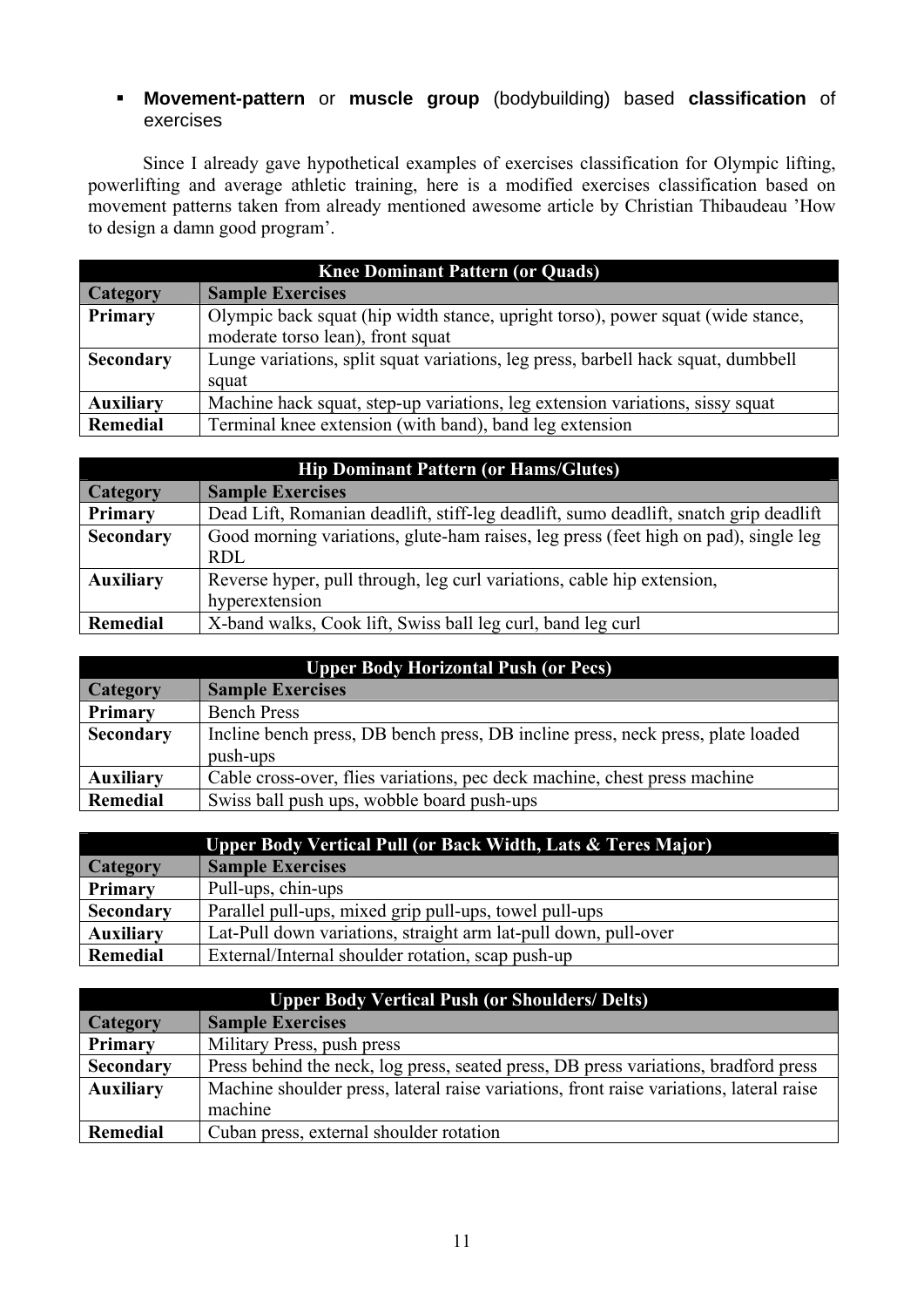| Upper Body Horizontal Pull (or Back Thickness – rear delts, traps, rhomboids) |                                                                                     |  |
|-------------------------------------------------------------------------------|-------------------------------------------------------------------------------------|--|
| <b>Category</b>                                                               | <b>Sample Exercises</b>                                                             |  |
| Primary                                                                       | Barbell rowing, log row, chest supported rowing, seated rowing                      |  |
| Secondary                                                                     | One-arm DB row, corner row, fatman pull-ups, DB chest supported rowing              |  |
| <b>Auxiliary</b>                                                              | High pulley cross-rowing, low-pulley cross-row, bent-over rear delt raise, machine  |  |
|                                                                               | rear delt, chest-supported incline rear delt raise                                  |  |
| <b>Remedial</b>                                                               | Chest-supported incline DB shrugs, seated cable shrugs (scapular retraction), traps |  |
|                                                                               | 3 raise, YTWL, cuban row                                                            |  |

| <b>Elbow Flexion (or Biceps)</b> |                                                                                    |  |
|----------------------------------|------------------------------------------------------------------------------------|--|
| <b>Category</b>                  | <b>Sample Exercises</b>                                                            |  |
| Primary                          | Standing barbell curl, Scott bench barbell curl                                    |  |
| Secondary                        | Hammer curl, seated DB curl variations, Scott bench dumbbell curl, reverse barbell |  |
|                                  | curl (standing or Scott bench), Zottman curl                                       |  |
| <b>Auxiliary</b>                 | Machine curl, cable curl variations, concentration curl                            |  |
| Remedial                         | Upper arm supination with sledgehammer or Thor's hammer                            |  |

| <b>Elbow Extension (or Triceps)</b> |                                                                                                                                                                                                |  |
|-------------------------------------|------------------------------------------------------------------------------------------------------------------------------------------------------------------------------------------------|--|
| <b>Category</b>                     | <b>Sample Exercises</b>                                                                                                                                                                        |  |
| Primary                             | Close grip bench press, close-grip decline press, triceps dips                                                                                                                                 |  |
| <b>Secondary</b>                    | Close-grip incline press, reverse-grip bench press, JM press, decline barbell triceps<br>extension, decline DB triceps extension, flat barbell triceps extension, flat DB<br>triceps extension |  |
| <b>Auxiliary</b>                    | Overhead DB triceps extension, overhead bar triceps extension, cable triceps<br>extension variations, triceps extension machines                                                               |  |
| <b>Remedial</b>                     | Close-grip push up on Swiss ball, close-grip push-up on wobble board                                                                                                                           |  |

| Total Body (Olympic Lifts) |                                                            |  |
|----------------------------|------------------------------------------------------------|--|
| <b>Category</b>            | <b>Sample Exercises</b>                                    |  |
| <b>Primary</b>             | Clean & jerk, snatch                                       |  |
| Secondary                  | Hang clean, hang snatch, push press, pulls, shrugs         |  |
| <b>Auxiliary</b>           | Jump squats, depth jumps, split squat jumps, step-up jumps |  |
| Remedial                   | DB clean and snatch variations                             |  |

Using this movement-pattern based exercise classification, different goals can be achived via different distribution of loading protocols. I will give an example using Chris Thibaudeau's classification of loading protocols.

|                  | Distribution of loading protocols according to the goal selected |                           |                               |  |
|------------------|------------------------------------------------------------------|---------------------------|-------------------------------|--|
|                  | <b>Relative strength</b>                                         | <b>Absolute strength</b>  | <b>Muscular Hypertrophy</b>   |  |
| Primary          | Strength                                                         | Strength                  | <b>Functional Hypertrophy</b> |  |
| <b>Secondary</b> | Strength                                                         | Strength; Functional      | Functional Hypertrophy;       |  |
|                  |                                                                  | Hypertrophy               | Total Hypertrophy             |  |
| <b>Auxiliary</b> | Strength; Functional                                             | Functional Hypertrophy;   | <b>Total Hypertrophy</b>      |  |
|                  | Hypertrophy                                                      | <b>Total Hypertrophy</b>  |                               |  |
| Remedial         | <b>Strength Endurance</b>                                        | <b>Strength Endurance</b> | <b>Strength Endurance</b>     |  |

 The training sessions for intermediate lifters can be easily designed using presented information. The attribute 'intermediate' is based on the work of Mark Rippetoe and Lon Kilgore, authors of 'Starting Strength' and 'Practical Programming' books, both of which are a must in your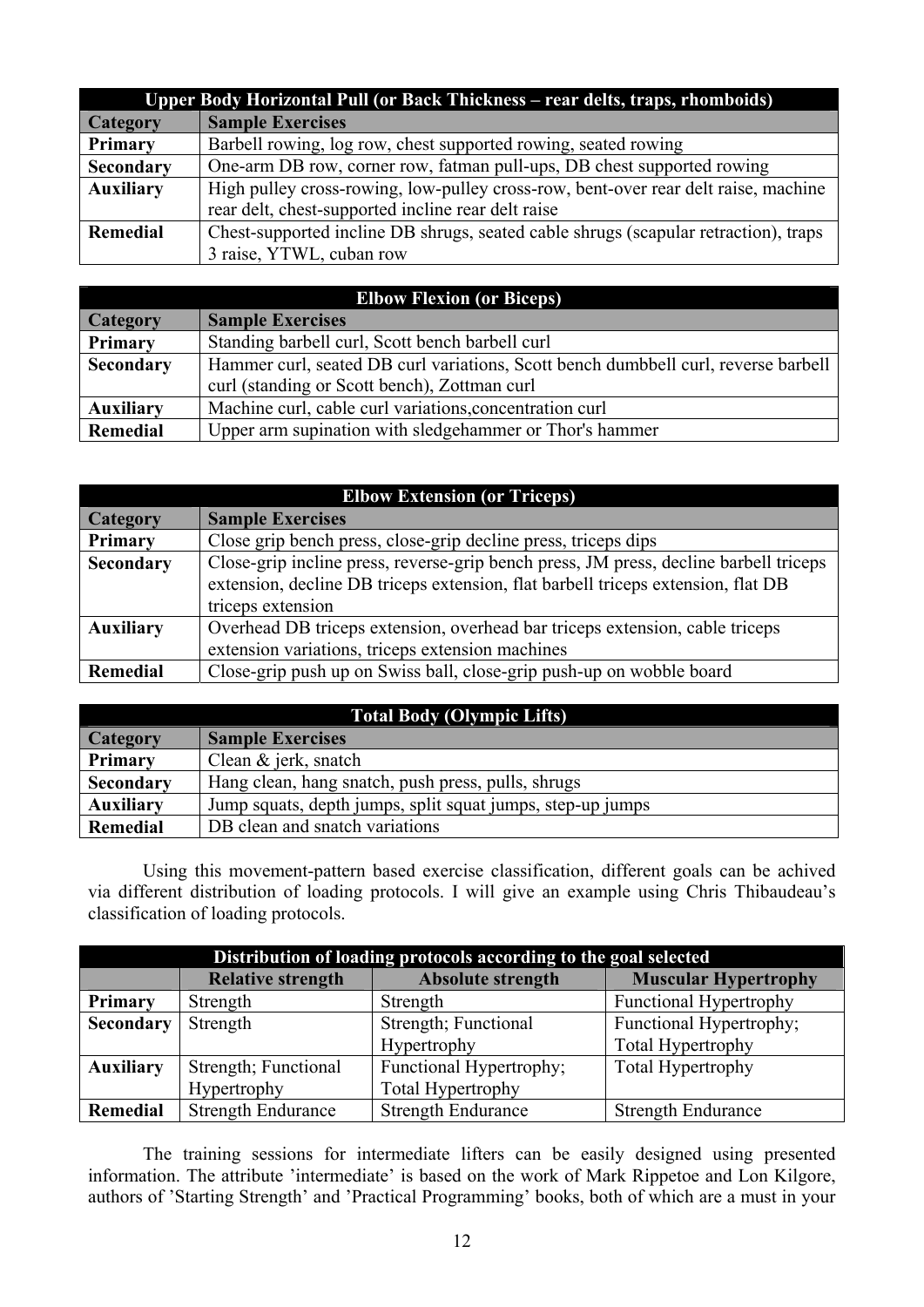training library. For more info please read my 'review' entitled 'What I have learned from Practical Programming Book' published at elitefts.com.

I will give two examples aimed at increasing both explosive strength (via Olympic lifts and explosive jumping), maximal strength and muscular hypertrophy, one based on Whole Body Split and another based on Lower/Upper Split. Here is the example of Whole Body Split:

| <b>Whole Body - Training Session A</b>                                    |                      |           |                       |           |  |  |
|---------------------------------------------------------------------------|----------------------|-----------|-----------------------|-----------|--|--|
| <b>Loading Protocol</b><br><b>Movement Pattern</b><br>Example<br>Category |                      |           |                       |           |  |  |
| A.                                                                        | <b>Total Body</b>    | Auxiliary | Step-up jumps         | DE        |  |  |
| <b>B.</b>                                                                 | Knee Dominant        | Primary   | Squat                 | <b>ME</b> |  |  |
| $C1$ .                                                                    | <b>Vertical Push</b> | Primary   | <b>Military Press</b> | <b>ME</b> |  |  |
| $C2$ .                                                                    | Vertical Pull        | Primary   | $Chin-Ups$            | <b>ME</b> |  |  |
| D.                                                                        | <b>Hip Dominant</b>  | Secondary | Romanian DL           | <b>SE</b> |  |  |
| $E1$ .                                                                    | Horizontal Push      | Auxiliary | $Push-Ups$            | <b>RE</b> |  |  |
| $E2$ .                                                                    | Horizontal Pull      | Auxiliary | Cuban Row             | <b>RE</b> |  |  |

| <b>Whole Body - Training Session B</b> |                                                                           |           |                    |           |  |  |  |
|----------------------------------------|---------------------------------------------------------------------------|-----------|--------------------|-----------|--|--|--|
|                                        | <b>Loading Protocol</b><br><b>Movement Pattern</b><br>Example<br>Category |           |                    |           |  |  |  |
| A.                                     | <b>Total Body</b>                                                         | Primary   | Clean              | DE/ME     |  |  |  |
| B1.                                    | Horizontal Push                                                           | Primary   | <b>Bench Press</b> | <b>ME</b> |  |  |  |
| <b>B2.</b>                             | Horizontal Pull                                                           | Primary   | <b>Barbell Row</b> | <b>ME</b> |  |  |  |
| $\mathbf{C}$ .                         | Knee Dominant                                                             | Secondary | <b>Front Squat</b> | <b>SE</b> |  |  |  |
| D1.                                    | <b>Vertical Push</b>                                                      | Secondary | <b>DB</b> Press    | <b>SE</b> |  |  |  |
| D2.                                    | Vertical Pull                                                             | Secondary | Pull-Ups           | <b>SE</b> |  |  |  |
| E.                                     | <b>Hip Dominant</b>                                                       | Auxiliary | Single leg RDL     | <b>RE</b> |  |  |  |

| <b>Whole Body - Training Session C</b> |                                                                           |           |                       |                 |  |  |  |
|----------------------------------------|---------------------------------------------------------------------------|-----------|-----------------------|-----------------|--|--|--|
|                                        | <b>Loading Protocol</b><br><b>Movement Pattern</b><br>Example<br>Category |           |                       |                 |  |  |  |
| A.                                     | <b>Total Body</b>                                                         | Secondary | Hang Clean            | DE/SE-technique |  |  |  |
| $B$ .                                  | <b>Hip Dominant</b>                                                       | Primary   | Dead Lift             | ME              |  |  |  |
| $C1$ .                                 | Horizontal Push                                                           | Secondary | <b>DB</b> Bench Press | <b>SE</b>       |  |  |  |
| $C2$ .                                 | Horizontal Pull                                                           | Secondary | <b>Seated Rowing</b>  | <b>SE</b>       |  |  |  |
| D.                                     | Knee Dominant                                                             | Auxiliary | Lunges                | <b>RE</b>       |  |  |  |
| $E1$ .                                 | <b>Vertical Push</b>                                                      | Auxiliary | DB L-rises            | <b>RE</b>       |  |  |  |
| $E2$ .                                 | Vertical Pull                                                             | Auxiliary | Pull-over             | RE              |  |  |  |

And here it is Lower/Upper Split:

| Training A - Lower Body Squat |                         |           |             |                         |
|-------------------------------|-------------------------|-----------|-------------|-------------------------|
|                               | <b>Movement Pattern</b> | Category  | Example     | <b>Loading Protocol</b> |
| А.                            | <b>Total Body</b>       | Primary   | Clean       | DE/ME                   |
| $\mathbf{B}$                  | Knee Dominant           | Primary   | Squat       | <b>ME</b>               |
| $\mathcal{C}$ .               | Hip Dominant            | Secondary | Romanian DL | <b>SE</b>               |
| D.                            | Knee Dominant           | Auxiliary | Lunges      | <b>RE</b>               |
| Ε.                            | Abs and pre-hab stuff   |           |             | <b>RE</b>               |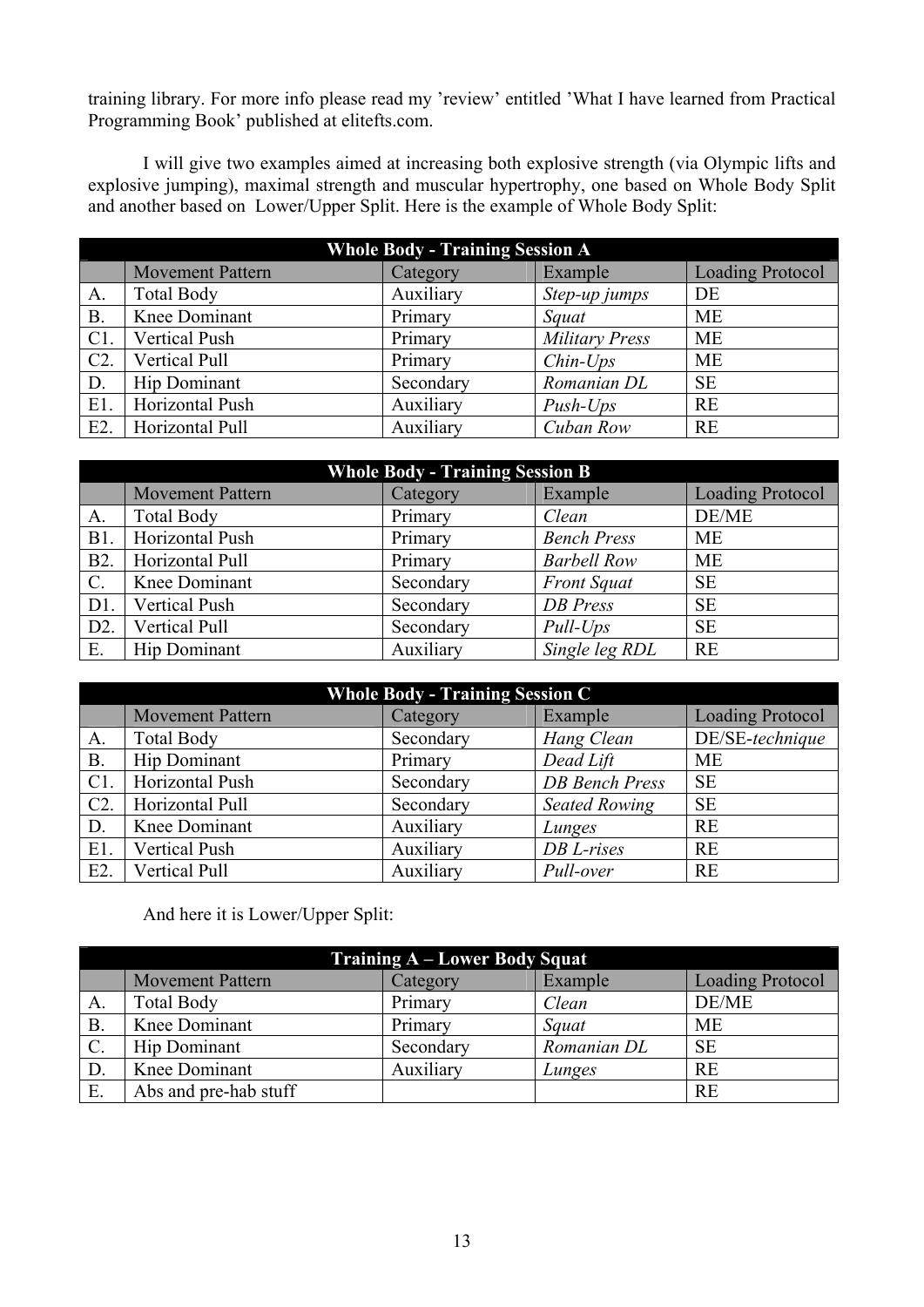| <b>Training B – Upper Body Horizontal</b> |                         |           |                    |                         |
|-------------------------------------------|-------------------------|-----------|--------------------|-------------------------|
|                                           | <b>Movement Pattern</b> | Category  | Example            | <b>Loading Protocol</b> |
| A1.                                       | Horizontal Push         | Primary   | <b>Bench Press</b> | ME                      |
| A2.                                       | Horizontal Pull         | Primary   | <b>Barbell Row</b> | <b>ME</b>               |
| B1.                                       | <b>Vertical Push</b>    | Secondary | <b>DB</b> Press    | <b>SE</b>               |
| B <sub>2</sub> .                          | Vertical Pull           | Secondary | $Pull-Ups$         | <b>SE</b>               |
| C1.                                       | Horizontal Push         | Auxiliary | Push-ups           | <b>RE</b>               |
| C2.                                       | Horizontal Pull         | Auxiliary | Cuban Row          | <b>RE</b>               |

| Training C – Lower Body Dead Lift |                                                                           |           |                    |                 |  |  |
|-----------------------------------|---------------------------------------------------------------------------|-----------|--------------------|-----------------|--|--|
|                                   | <b>Loading Protocol</b><br><b>Movement Pattern</b><br>Example<br>Category |           |                    |                 |  |  |
| A.                                | <b>Total Body</b>                                                         | Secondary | Hang Clean         | DE/SE-technique |  |  |
| $B$ .                             | <b>Hip Dominant</b>                                                       | Primary   | Deadlift           | <b>ME</b>       |  |  |
| $C$ .                             | Knee Dominant                                                             | Secondary | <b>Front Squat</b> | <b>SE</b>       |  |  |
| D.                                | Hip Dominant                                                              | Auxiliary | Single Leg RDL     | <b>RE</b>       |  |  |
| Ε.                                | Abs and pre-hab stuff                                                     |           |                    | <b>RE</b>       |  |  |

| <b>Training D – Upper Body Vertical</b> |                         |           |                       |                         |
|-----------------------------------------|-------------------------|-----------|-----------------------|-------------------------|
|                                         | <b>Movement Pattern</b> | Category  | Example               | <b>Loading Protocol</b> |
| $A1$ .                                  | <b>Vertical Push</b>    | Primary   | <b>Military Press</b> | <b>ME</b>               |
| A2                                      | <b>Vertical Pull</b>    | Primary   | $Chin-Ups$            | <b>ME</b>               |
| B1.                                     | Horizontal Push         | Secondary | <b>DB</b> Bench Press | <b>SE</b>               |
| B <sub>2</sub> .                        | Horizontal Pull         | Secondary | <b>Seated Rowing</b>  | <b>SE</b>               |
| $C1$ .                                  | <b>Vertical Push</b>    | Auxiliary | L-rises               | <b>RE</b>               |
| C2.                                     | Vertical Pull           | Auxiliary | Pull-over             | <b>RE</b>               |

 Once we arranged the training sessions, we can plan progressions for loading protocols. For example:

| <b>Weekly Progressions for loading protocols</b> |         |             |         |                     |  |
|--------------------------------------------------|---------|-------------|---------|---------------------|--|
| <b>Loading</b>                                   | Week 1  | Week 2      | Week 3  | Week 4              |  |
| <b>Protocol</b>                                  |         |             |         | <b>Unload</b>       |  |
| <b>ME</b>                                        | 5x3     | 3,2,1,3,2,1 | 6x1     | $4x1 - 10\%$ weight |  |
| <b>SE</b>                                        | 4x6     | 5x5         | 5x5     | $3x5 - 10\%$ weight |  |
| <b>RE</b>                                        | 3x12    | 3x10        | 3x8     | 2x10                |  |
| Olys                                             | ME: 5x1 | ME: 5x1     | ME: 5x1 | ME: 5x1             |  |
|                                                  | SE: 4x2 | SE: 4x2     | SE: 4x2 | SE: 4x2             |  |
|                                                  | RE: 3x5 | RE: 3x5     | RE: 3x5 | RE: 3x5             |  |

 Different types of weekly progressions can be implemented, with or without unload period. You can use modified Poliquin accumulation/Intensification scheme for ME and DUP for SE, to name a few. You could also use narrow pyramids, waves, stages, whatever cross your mind and that allows increase in defined goals concurrently and avoidance of injury and overtraining. Please note that the mezocycle (usually one month) progressions depends on goals, context and the level of the athlete, so don't get too creative. Keep it simple stupid. KISS.

One may also implement Starr Texas Method into proposed system. For example, for ME work one will do Primary Lifts in 1x5 scheme (ramp-up) and for SE work one would also do primary lifts but for 5x5 (sets across). For RE work one may do secondary/auxiliary exercises with less weight as recovery. This scheme uses Intensity/Volume/Recovery instead of ME/SE/RE and it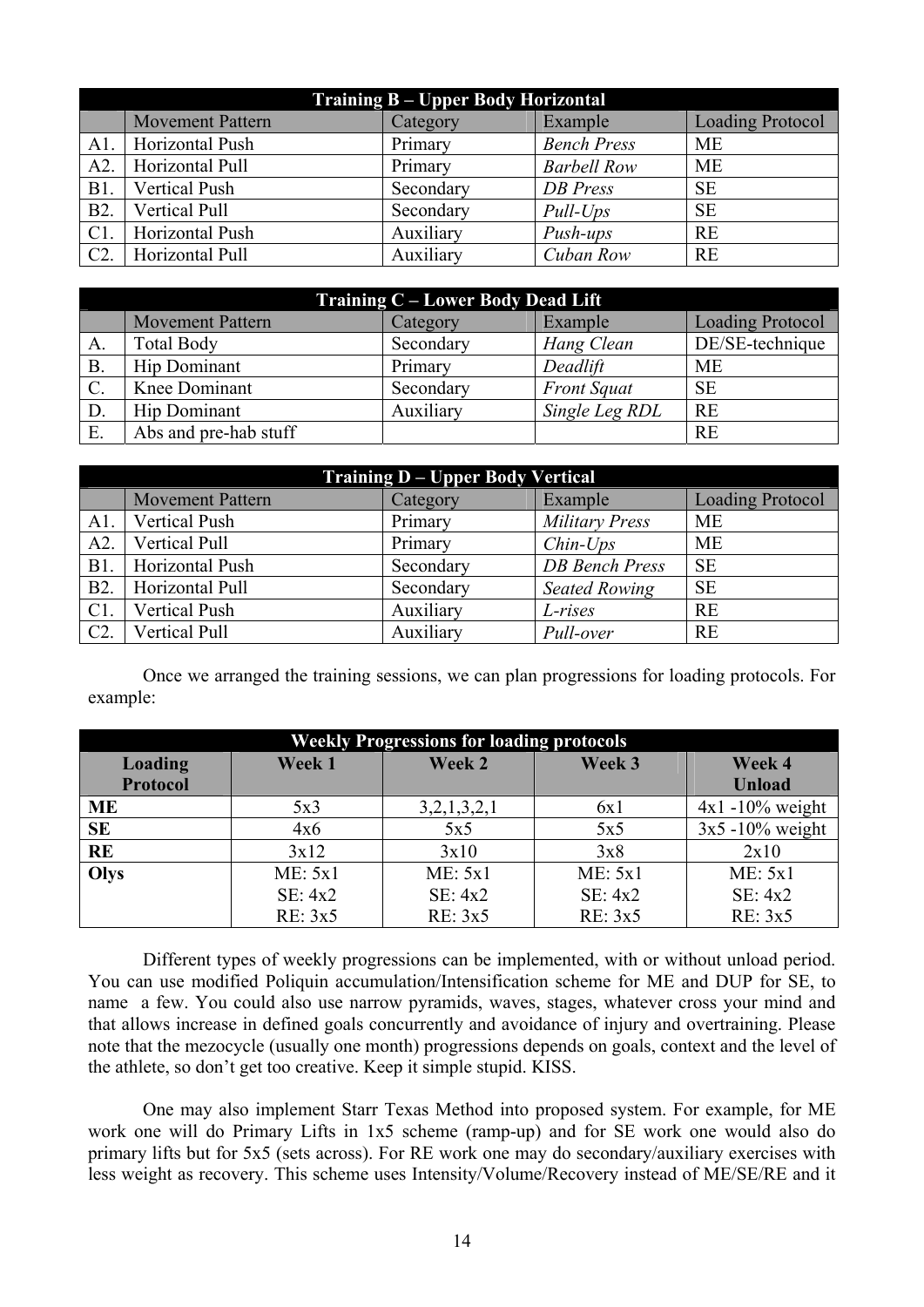is not considered concurrent training, so it is not the subject of this article, but I am still going to present modified system (just to show it can be done). Here is modified Whole Body Split:

| <b>Whole Body - Training Session A</b> |                         |           |                       |                         |
|----------------------------------------|-------------------------|-----------|-----------------------|-------------------------|
|                                        | <b>Movement Pattern</b> | Category  | Example               | <b>Loading Protocol</b> |
| A.                                     | <b>Total Body</b>       | Auxiliary | Step-up jumps         | DE                      |
| <b>B.</b>                              | Knee Dominant           | Primary   | Squat                 | Intensity $(1x5)$       |
| $C1$ .                                 | <b>Vertical Push</b>    | Primary   | <b>Military Press</b> | Intensity $(1x5)$       |
| C2.                                    | Vertical Pull           | Primary   | $Chin-Ups$            | Intensity $(1x5)$       |
| D.                                     | <b>Hip Dominant</b>     | Secondary | Romanian DL           | Recovery                |
| $E1$ .                                 | Horizontal Push         | Auxiliary | $Push-Ups$            | Recovery                |
| $E2$ .                                 | Horizontal Pull         | Auxiliary | Cuban Row             | Recovery                |

| <b>Whole Body - Training Session B</b> |                         |           |                       |                         |
|----------------------------------------|-------------------------|-----------|-----------------------|-------------------------|
|                                        | <b>Movement Pattern</b> | Category  | Example               | <b>Loading Protocol</b> |
| A.                                     | <b>Total Body</b>       | Primary   | Clean                 | DE/ME                   |
| B1.                                    | Horizontal Push         | Primary   | <b>Bench Press</b>    | Intensity $(1x5)$       |
| B <sub>2</sub> .                       | Horizontal Pull         | Primary   | <b>Barbell Row</b>    | Intensity $(1x5)$       |
| $\mathcal{C}$ .                        | Knee Dominant           | Primary   | Squat                 | Volume $(5x5)$          |
| D1.                                    | <b>Vertical Push</b>    | Primary   | <b>Military Press</b> | Volume $(5x5)$          |
| D2.                                    | Vertical Pull           | Secondary | Pull-Ups              | Volume $(5x5)$          |
| Ε.                                     | Hip Dominant            | Auxiliary | Single leg RDL        | Recovery                |

| <b>Whole Body - Training Session C</b> |                                                                           |           |                       |                   |  |  |  |
|----------------------------------------|---------------------------------------------------------------------------|-----------|-----------------------|-------------------|--|--|--|
|                                        | <b>Loading Protocol</b><br><b>Movement Pattern</b><br>Example<br>Category |           |                       |                   |  |  |  |
| Α.                                     | <b>Total Body</b>                                                         | Secondary | Hang Clean            | DE/SE-technique   |  |  |  |
| <b>B.</b>                              | <b>Hip Dominant</b>                                                       | Primary   | Dead Lift             | Intensity $(1x5)$ |  |  |  |
| C1                                     | Horizontal Push                                                           | Primary   | <b>Bench Press</b>    | Volume $(5x5)$    |  |  |  |
| C <sub>2</sub>                         | Horizontal Pull                                                           | Primary   | <b>Barbell Rowing</b> | Volume $(5x5)$    |  |  |  |
| D.                                     | Knee Dominant                                                             | Auxiliary | Lunges                | Recovery          |  |  |  |
| $E1$ .                                 | <b>Vertical Push</b>                                                      | Auxiliary | $DB$ L-rises          | Recovery          |  |  |  |
| $E2$ .                                 | Vertical Pull                                                             | Auxiliary | Pull-over             | Recovery          |  |  |  |

 As I have pointed out earlier, this concurrent solutions will work very well with intermediate lifters. Some of the characteristics of intermediate lifters are the following (taken from my review article entitled 'What I have learned from practical programming book'):

# **1. They progress from week to week (hit PRs) due greater need for recovery**

This is why ME is done only once per week for a movement pattern

# **2. They need regular off-days during a week or within-week load fluctuations (wave-like)**

- The DE/ME/SE/RE rotations within a week provide variety and 'unload' (in some cases), also the Lower/Upper split provides this kind of 'unload' during a week
- This doesn't necessary mean total 'unload', but rather unload for a particular movement pattern

# **3. They need longer unload (mostly a week) with greater reduction in load**

- Unloading week every 4-6 weeks may be benefical
- Dave Tate gave the following 'recommendations' in one of his Q&A at elitefts.com: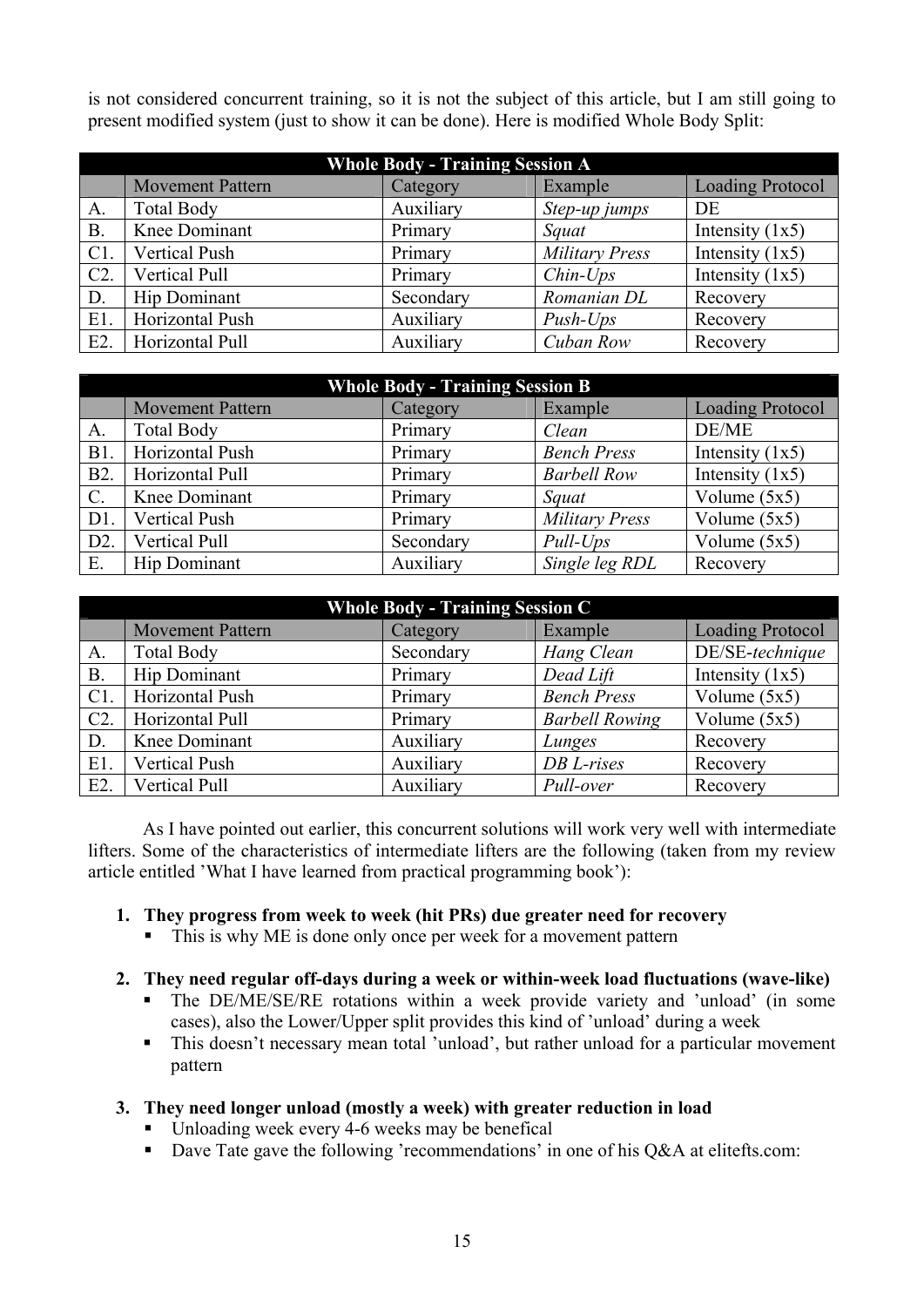| <b>Loading protocol</b>                        | <b>Average Cycle Length</b> | <b>Deload</b>       |
|------------------------------------------------|-----------------------------|---------------------|
| <b>Dynamic Work (DE)</b>                       | 3-4 weeks                   | after one or two    |
|                                                |                             | cycles              |
| <b>Max Effort Work (ME)</b>                    | 1-3 weeks                   | every 3 to 6 weeks  |
| <b>Supplemental Work "Main" (ME/SE)</b>        | 5-8 weeks                   | every 8 to 10 weeks |
| <b>Supplemental "Hypertrophy" Work (SE/RE)</b> | N/A                         | every 6-8 weeks     |
| <b>Accessory Work "Prehab" (RE)</b>            | 8-12 weeks                  | every 8-12 weeks    |

- Average cycle is the duration of the usage of specific exercise. After this cycle the exercise rotates and the lifter uses another exercise from movement pattern group.
- Please note that those numbers are just estimates and they will be different for everyone because we all have different recovery needs and training backgrounds. (*Dave Tate*)
- Some abilities may be de-loaded while others are being pounded. This should be the way most of the year goes. (*This is further discussed later in this article*). Before a meet or when worn down a full blown de-load should take place. A full blown deload will involve de-loading all abilities. (*Dave Tate*)..
- The 'art' of deloading is a topic for itself, and I guess Eric Cressey did a fine job explaining it in his new manual entitled 'The Art of the Deload Special Report', although I haven't read it yet.

### **4. They can use larger number of exercises and their variations**

 This is why usage of Primary, Secondary, Auxiliary and Remedial exercises has its place

For beginners, this is too complex. They can improve at much faster rate and with less complexity with beginner programs, which utilize only Primary lifts with higher frequency during a week (they can hit PBs every time they take the bar) with much less volume.

Luckily for me, almost every team sport athlete never exit the intermediate stage. This is because their other obligations (skill work, speed work, plyometrics, general and specific conditioning) and different priorities limit the strength increase compared to iron sport athletes.

Advanced athletes are notorious because of their following characteristics:

- **1. They cannot develop everything at once. They need to prioritize the training goals or they will suffer from overtraining and limited progress**
- **2. The cumulative/delayed training effects of series of workouts becomes more and more important**
- **3. Training must be organized into longer periods of time, and those periods progress from higher volume and lower intensity toward lower volume and higher intensity**

Before I write anything here, I must openly admit that I haven't had a chance to work with advanced lifters yet, so the text that follows is my 'opinion' based on other people work (as is most of the text anyway) and not my own 'experience'. Have that on your mind if you keep reading.

One would be also advised to explore the Block Training (Conjugate Sequence System). Although it is sequential in its nature (and also criticize concurrent, or mixed training) it is a valid form of training for advanced athletes that utlize cumulative/delayed training effects and training residuals. I suggest reading Vladimir Issurin article 'Block periodization *versus* traditional training theory: a review' published at *J Sports Med Phys Fitness 2008;48:65-75*. In my opinion it is far more readable and understandable than most Verkhoskansky's stuff.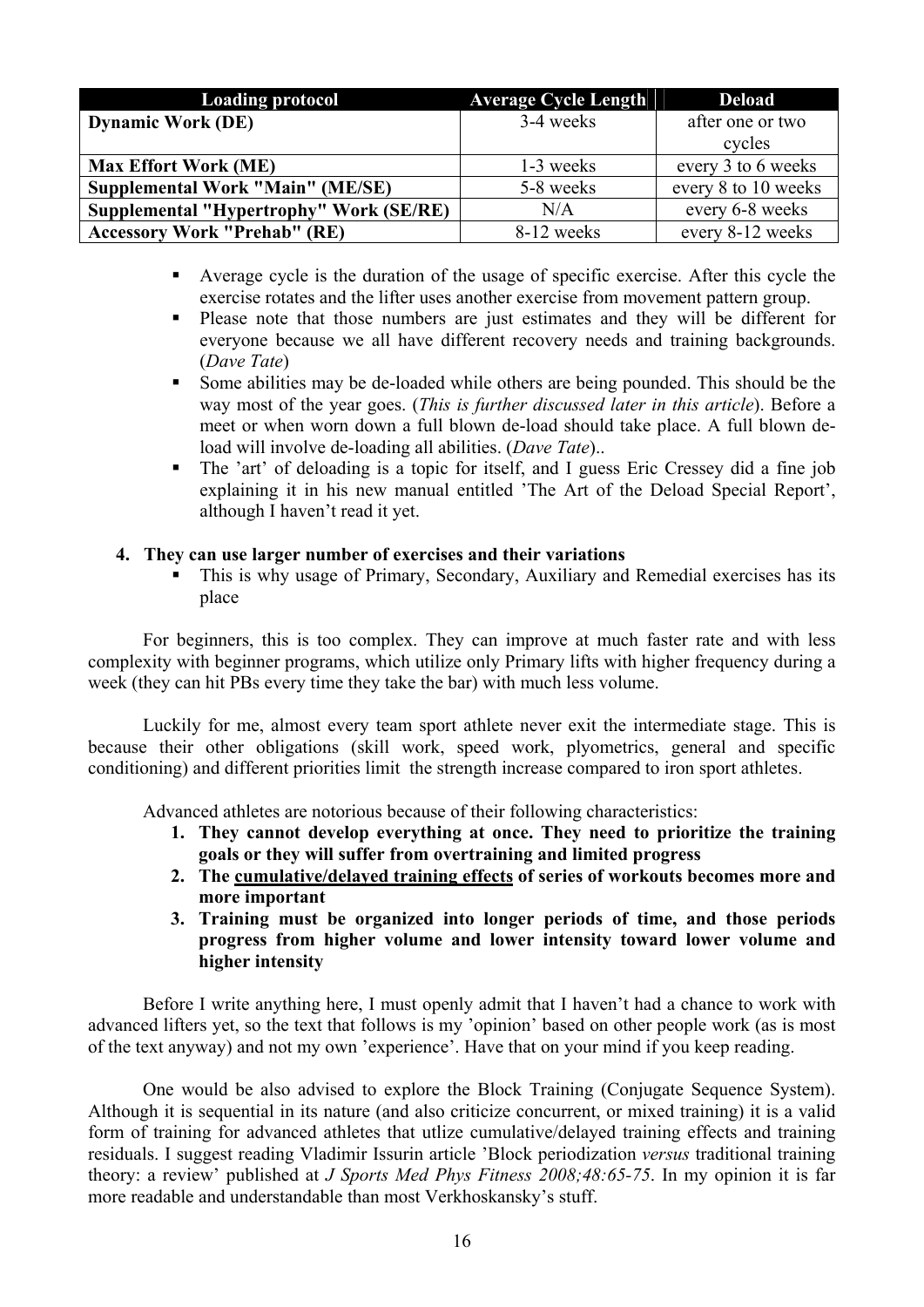In mentioned programs for intermediates, lifters seek to improve everything at once: Olympic lifts, squat, deadlifts, benches, chins, presses and rows, while also pounding secondary and auxiliary movements for muscle mass. This will work for a decent ammount of time (if the week structure is optimally organized based on athletes adaptability and recoverability), but after some time you will soon find out that you cannot do everything at once. Trying to increase Clean performance will leave you fatigued for squats. Squats will leave you fatigued for presses, etc, etc. This is the time when you need to prioritize your training, **you need to focus on couple of things while maintaining others** (unless you utilize Block Training where you are using training residuals instead of maintaining them). This is the basis of Emphasis Method (Modified Concurrent training)

In my humble opinion there are three things that may direct 'prioritization' in strength training:

> **1. Movement pattern.** One may decide to pursuit Olympic lifts (or Clean, or Snatch, or Jerk), one may decide to concentrate on improving his bench press, or one may decide to concentrate on his deltoids development. In bodybuilding world this is called 'muscle specialization'.

> **2. Physical quality.** One may decide to pursuit relative strength and maintain his hypertrophy, or one may maintain fat levels and strength while aiming for maximal muscular hypertrophy, etc, etc.

> **3. A combination.** One may decide to pursuit his speed in his bench press and work on his sticking point, while also maintaining strength and hypertrophy in his pecs and the rest of his body.

Lyle McDonald, a guy that I quoted earlier, in his article 'Periodization for Bodybuilders' presented a loading guidelines for loading and maintaining different strength qualities:

| <b>Lyle McDonald's Loading Guidelines</b> |                      |                         |  |  |  |
|-------------------------------------------|----------------------|-------------------------|--|--|--|
| <b>Type</b>                               | <b>Training load</b> | <b>Maintaining load</b> |  |  |  |
| Strength training                         | $6-10$ sets          | $2-3$ sets              |  |  |  |
| Intensive bodybuilding                    | $2-8$ sets           | $1-2$ sets              |  |  |  |
| Extensive bodybuilding                    | $3-6$ sets           | $1-2$ sets              |  |  |  |
| Really Extensive                          | 1-2 sets             | l set                   |  |  |  |

Certainly this depends on a lot of factors, like the level of lifter, number of exercises per movement pattern/muscle group, etc, etc. But you get the point. Thanks Lyle.

Implementing this idea would be pretty easy. For example a lifter may use couple of training blocks (note the similarity with block training? Do not let me confuse you, because this is not Block training *per se*, although there are some similar points) to develop muscular endurance, muscular hypertrophy and maximal strength.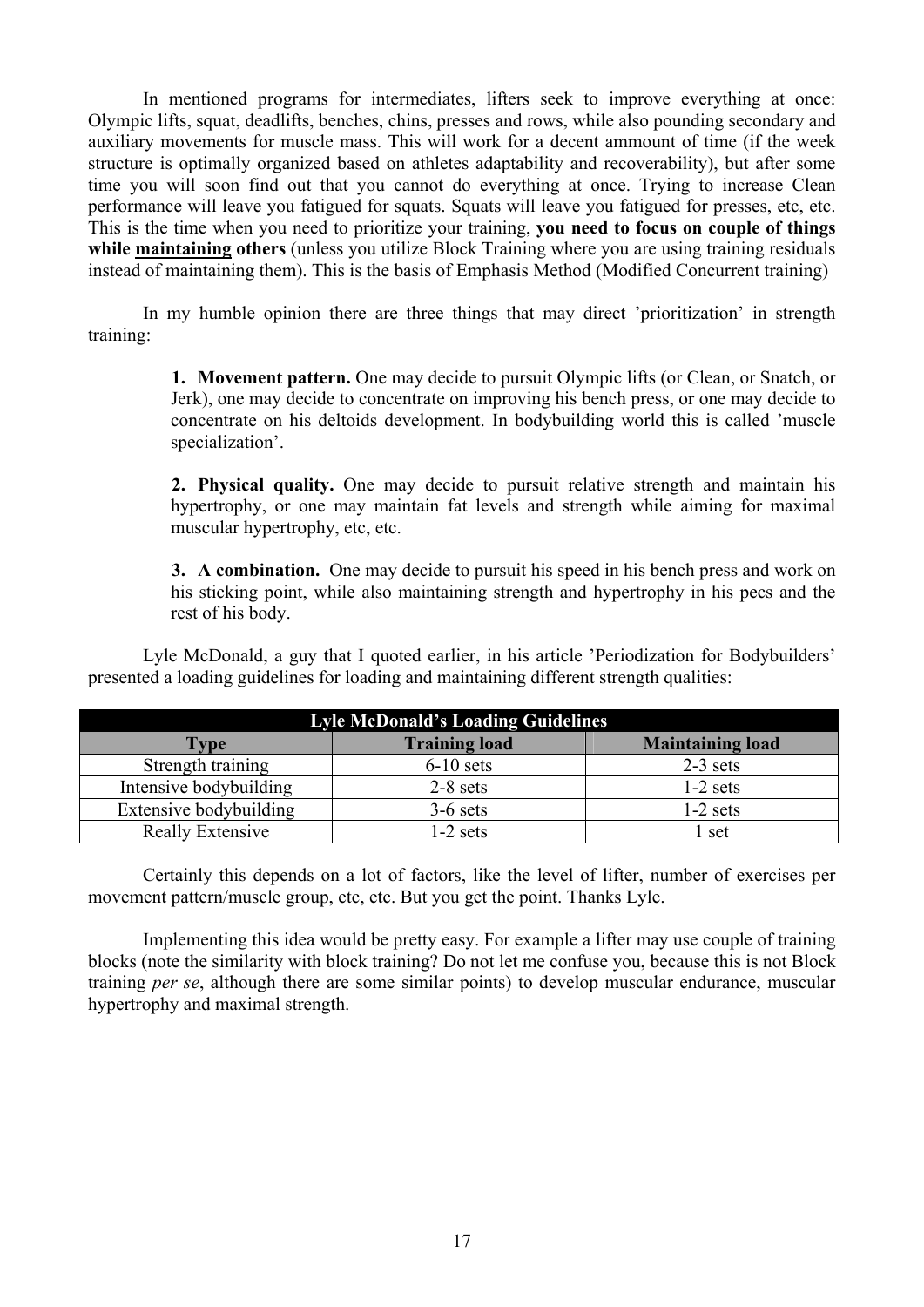| <b>Emphasis Method</b> |                          |                          |                       |  |  |  |  |
|------------------------|--------------------------|--------------------------|-----------------------|--|--|--|--|
|                        | <b>Block #1</b>          | <b>Block #2</b>          | <b>Block #3</b>       |  |  |  |  |
| <b>Emphasis</b>        | Muscular<br>Endurance    | Muscular Hypertrophy     | Maximal<br>Strength   |  |  |  |  |
|                        | (RE)                     | 'SE)                     | (ME)                  |  |  |  |  |
| Maintenance            | Muscular Hypertrophy     | Maximal<br>Strength      | Muscular Hypertrophy  |  |  |  |  |
|                        | (SE)                     | (ME)                     | (SE)                  |  |  |  |  |
| Maintenance            | Maximal<br>Strength      | Muscular<br>Endurance    | Muscular<br>Endurance |  |  |  |  |
|                        | (ME)                     | (RE)                     | (RE)                  |  |  |  |  |
| Loading                | $ME: 2-3$ sets of 1 reps | $ME: 2-3 sets of 1 reps$ | ME: 6-10 sets         |  |  |  |  |
| recommendations        | over 90% 1RM             | over 90% 1RM             | SE: 1-2 sets          |  |  |  |  |
|                        | $SE: 1-2 sets$           | $SE: 2-8 sets$           | RE: 1-2 sets          |  |  |  |  |
|                        | $RE: 3-6$ sets           | $RE: 1-2$ sets           |                       |  |  |  |  |

Weekly progressions can be utilized for ME/SE/RE loading protocols for each training block and easily implemented into Whole Body Split and Lower/Upper body split example I gave earlier. This would allow advanced lifter to concentrate on a given physical quality, while maintaining others without overtraining and limited progress.

Another solution for a powerlifter would be to devise special blocks toward improving squat, deadlift and bench press.

| <b>Example for advanced powerlifter</b> |                     |                 |                    |   |                    |   |                    |  |
|-----------------------------------------|---------------------|-----------------|--------------------|---|--------------------|---|--------------------|--|
| <b>Block #1</b>                         |                     | <b>Block #1</b> |                    |   | <b>Block #2</b>    |   | <b>Block #3</b>    |  |
|                                         | General Bulking     |                 | Squat              |   | <b>Bench Press</b> |   | DeadLift           |  |
| $\blacksquare$                          | Increasing whole    |                 | Aiming at          | ٠ | Aiming at          | ٠ | Aiming at          |  |
|                                         | body muscle mass    |                 | increasing ME, SE, |   | increasing ME, SE, |   | increasing ME, SE, |  |
|                                         | and GPP             |                 | RE in squat        |   | RE in bench press  |   | RE in deadlift     |  |
| ш                                       | Maintaining ME      | $\blacksquare$  | Maintaining        | п | Maintaining        | ٠ | Maintaining        |  |
|                                         | qualities in bench, |                 | strength in bench  |   | strength in squat  |   | strength in squat  |  |
|                                         | squat and DL with   |                 | and deadlift       |   | and deadlift       |   | and bench press    |  |
|                                         | maintenance loads   | $\blacksquare$  | Maintaining        | п | Maintaining        | ш | Maintaining        |  |
|                                         |                     |                 | muscle mass and    |   | muscle mass and    |   | muscle mass and    |  |
|                                         |                     |                 | <b>GPP</b>         |   | <b>GPP</b>         |   | <b>GPP</b>         |  |

It is pretty easy for me to get 'creative' with this emphasis switch utilizing training loads and maintenance loads, but once again I must repeat: I haven't done this yet! Take my words with caution.

Another solution that can be utilized with advanced lifters is based on volume/intensity interaction. Accumulation phases (where the aim is to accumulate training volume and elicit cumulative/delayed training effect) may rotate with Intensification phases (where the aim is to express delayed training effects and utilize maximal training intensity with lowered volume). This is pretty much simmilar with Volume/Recovery/Intensity solution from Starr/Texas Method for intermediate athletes, although with intermediates we are talking about workouts, and here we are talking about weeks and even months. The more advanced the lifter, the longer the durations of the phases.